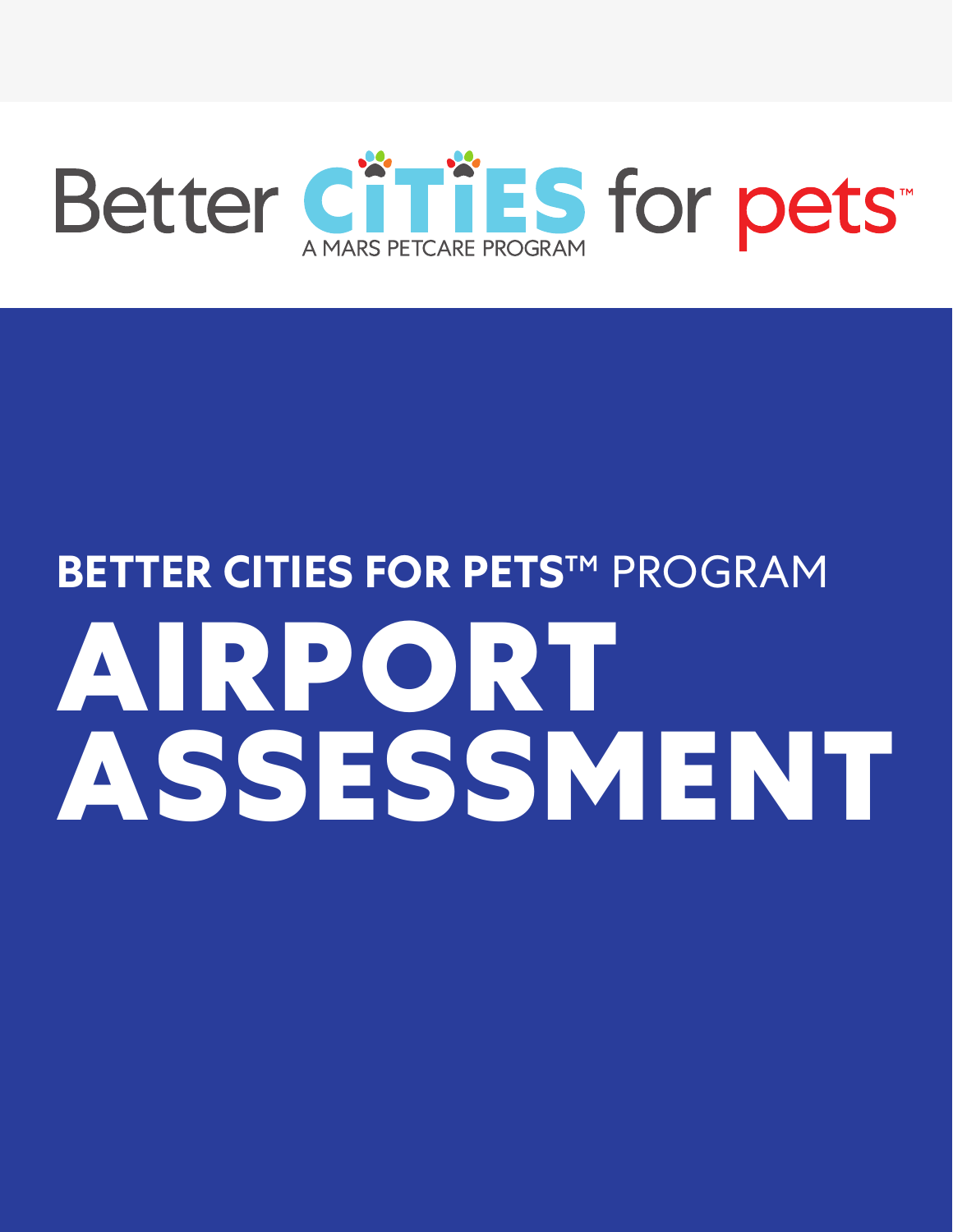

Thank you for your interest in being a certified airport. The **Better Cities For Pets**™ Airport Certification is assigned to airports that ensure easier, more responsible and safer pet travel for all (pet parents, other travelers, airport employees, etc.).

# **Assessment Overview**

This assessment has six brief sections to understand pet friendliness at your airport:

- **I. Airport Information**
- **II. Welcoming Pets and Their People**
- **III. Wayfinding and Signage**
- **IV. Pet-Friendly Places in Your Airport**
- **V. Incidents and Accidents**
- **VI. Customer Experience and Engagement**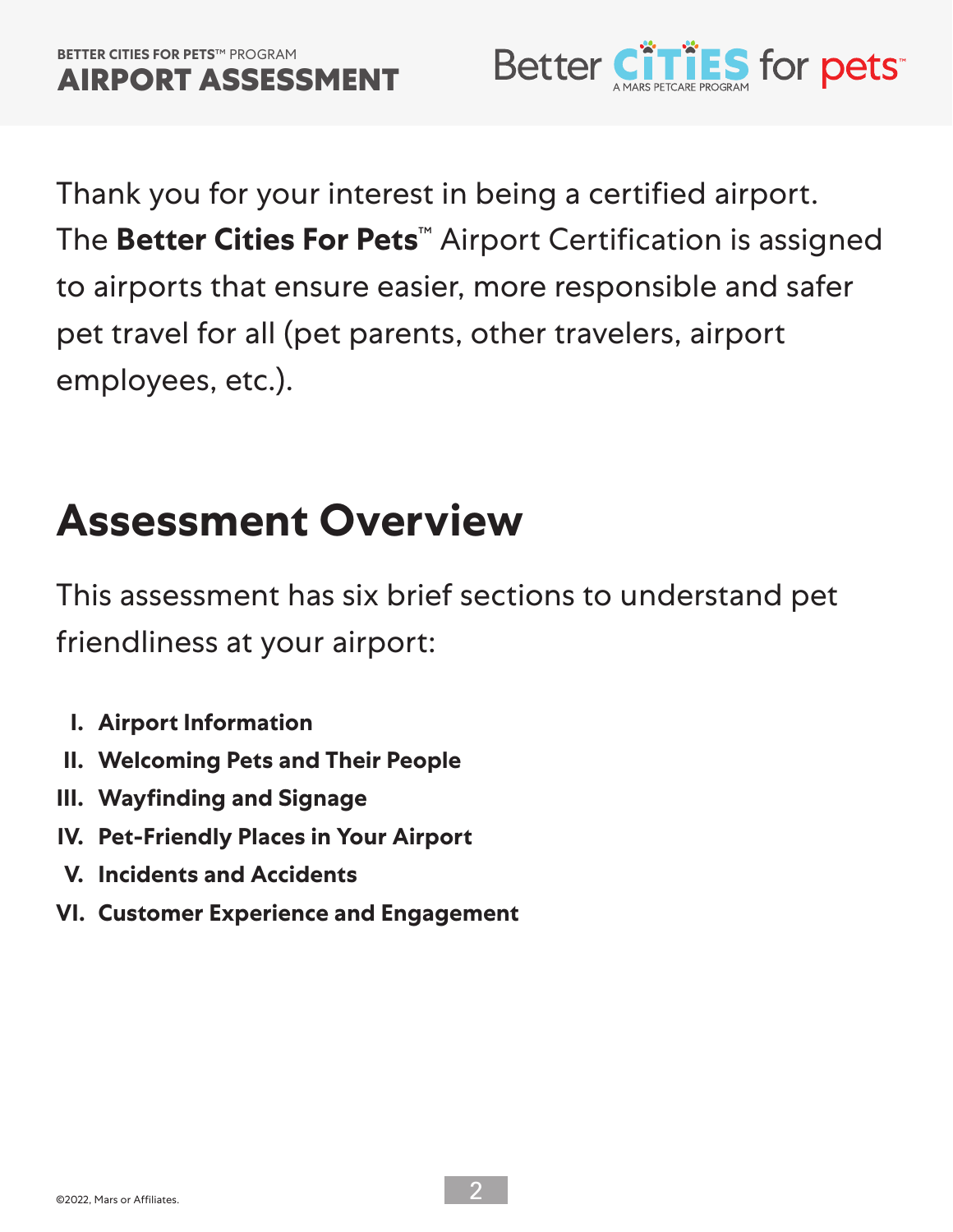

This assessment should take you no more than 10 to 20 minutes. When entering answers online, you do not need to finish in one sitting. You can stop, save your work and return later by clicking "Save and Continue" at the top right of any page.

To be eligible for airport certification, you must be a **Better Cities For Pets**™ certified city or within ninety (90) miles of a certified city.

While most airports accommodate service animals, to choose an affirmative answer, pets must be included in your policies, programs, signage, etc.

Some questions ask you to "select all that apply." If none of the options apply to your airport, simply select "none of the above." We will remind you of this in each section.

When you complete the assessment, it will be automatically transmitted to the **Better Cities For Pets**™ program for review. We will get back to you about your results in approximately two weeks.

If you have any problems with the assessment or have questions about the **Better Cities For Pets**™ program, please contact us at **info@bettercitiesforpets.com**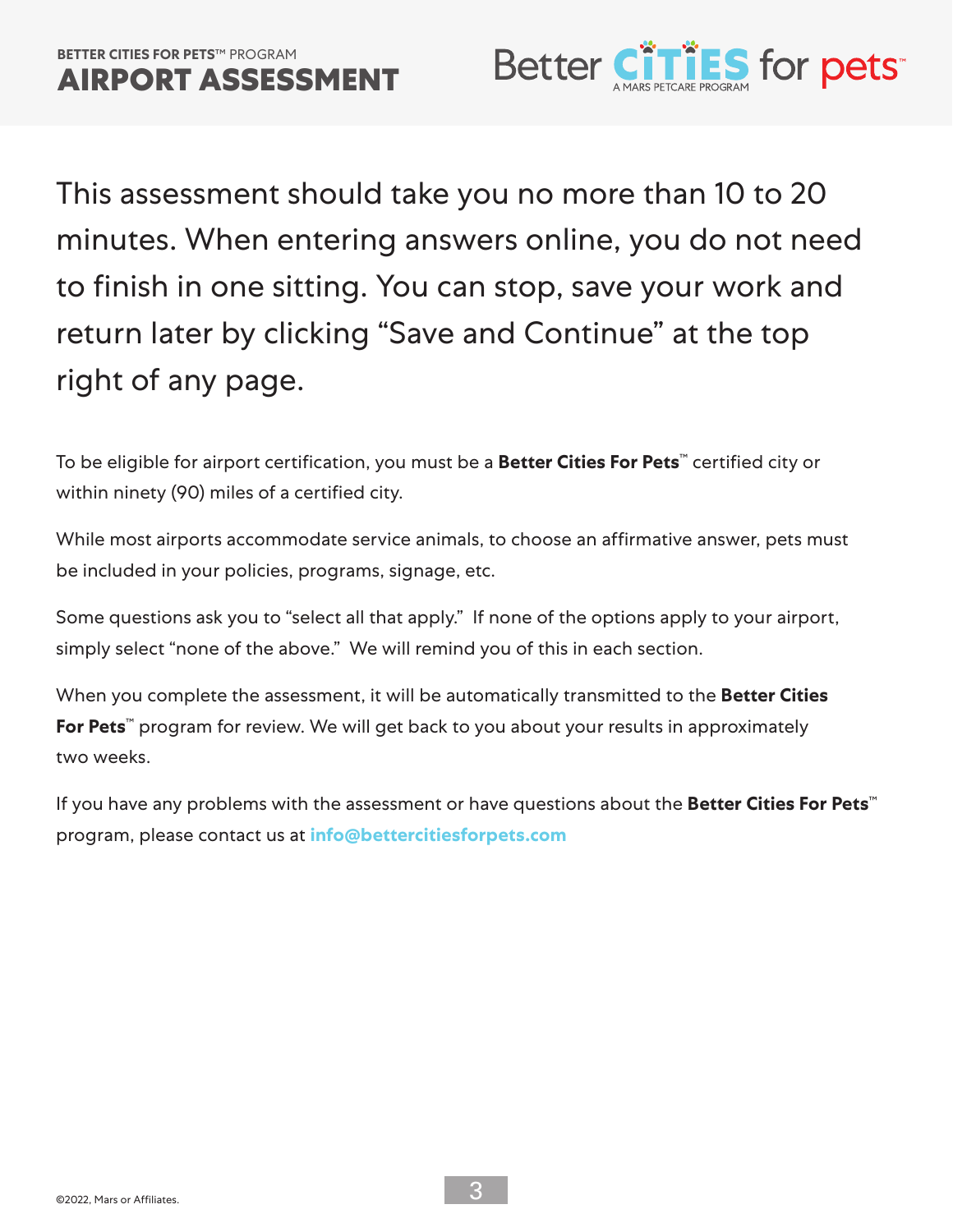

# **Let's Begin!**

Please review the privacy statement below and check the box if you agree to provide consent to have your information collected and stored.

O I consent to having my information collected and stored.

#### **View Privacy Policy**

Privacy and data use will be maintained in accordance with statements and policies found here **https://www.mars.com/privacy**

Alchemer Privacy Policy is **https://www.alchemer.com/privacy/** for reference (online).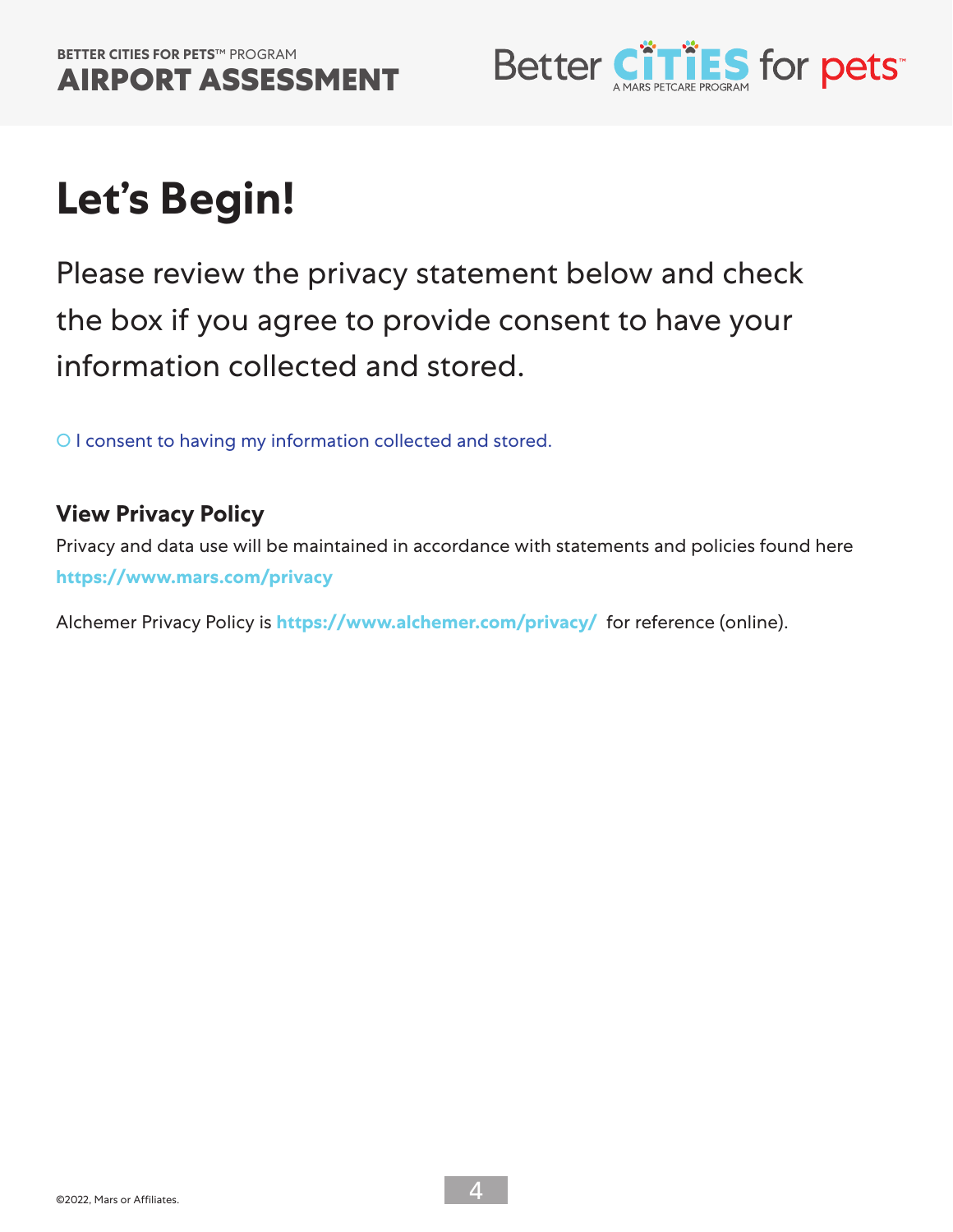

# **Terms & Conditions**

Please review the terms and conditions below and check the box if you acknowledge, understand and agree.

#### **Terms & Conditions:**

By completing and submitting this application to become a **Better Cities For Pets**™ Certified Airport, you expressly acknowledge, understand, and agree as follows:

(a) Mars Petcare US, Inc. ("Mars Petcare") is not a certifying body or entity and the "**Better Cities For Pets**™ Certified Airport" designation is a certification in name only for your marketing purposes.

(b) The "**Better Cities For Pets**™ Certified Airport" designation is provided AS-IS, without any representation, warranty (implied or express), or guarantee of any kind. Mars Petcare expressly and fully disclaims any and all liability arising out of or related to the "**Better Cities For Pets**™ Certified Airport" designation. You acknowledge and agree that you remain fully and solely responsible for all aspects of the operations of your airport facility, and Mars Petcare shall have no liability to you or to any other party for anything arising out of or related to your facility or the "**Better Cities For Pets**™ Certified Airport" designation.

O I acknowledge, understand and agree to terms and conditions.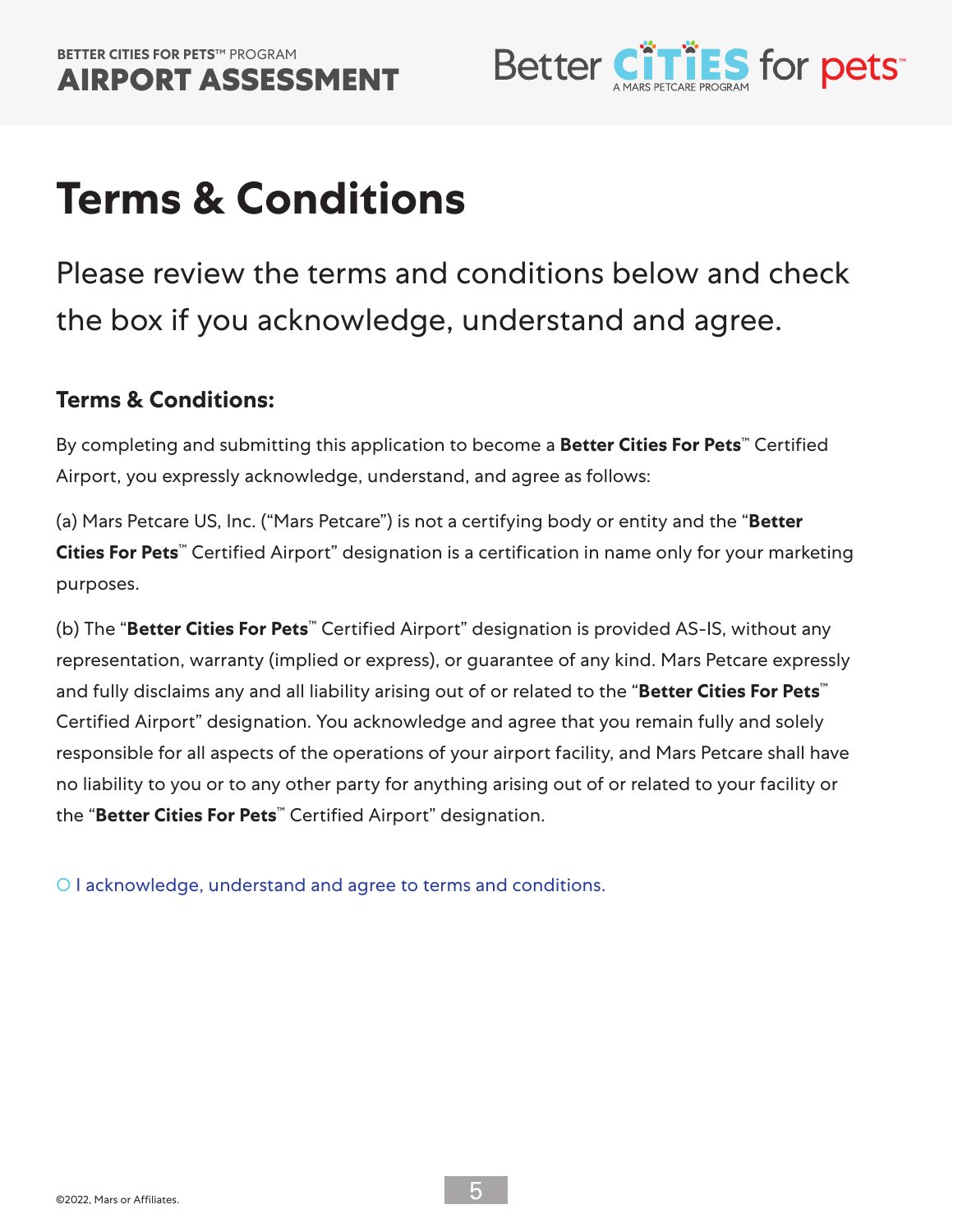

### **SECTION I: Airport Information**

This section asks for contact and general information about your airport.

#### 1. Airport Contact Information

| <b>Name of Airport</b>              | <b>Airport Code/Location Identifier</b> |
|-------------------------------------|-----------------------------------------|
|                                     |                                         |
| <b>Airport Contact First Name</b>   | <b>Airport Contact Last Name</b>        |
|                                     |                                         |
| <b>Airport Contact Job Title</b>    | <b>Airport Contact Email Address</b>    |
|                                     |                                         |
| <b>Airport Contact Phone Number</b> | <b>Airport Address</b>                  |
|                                     |                                         |
| <b>City</b>                         | <b>State</b><br><b>Zip Code</b>         |
|                                     |                                         |
| <b>Airport Website URL</b>          |                                         |
|                                     |                                         |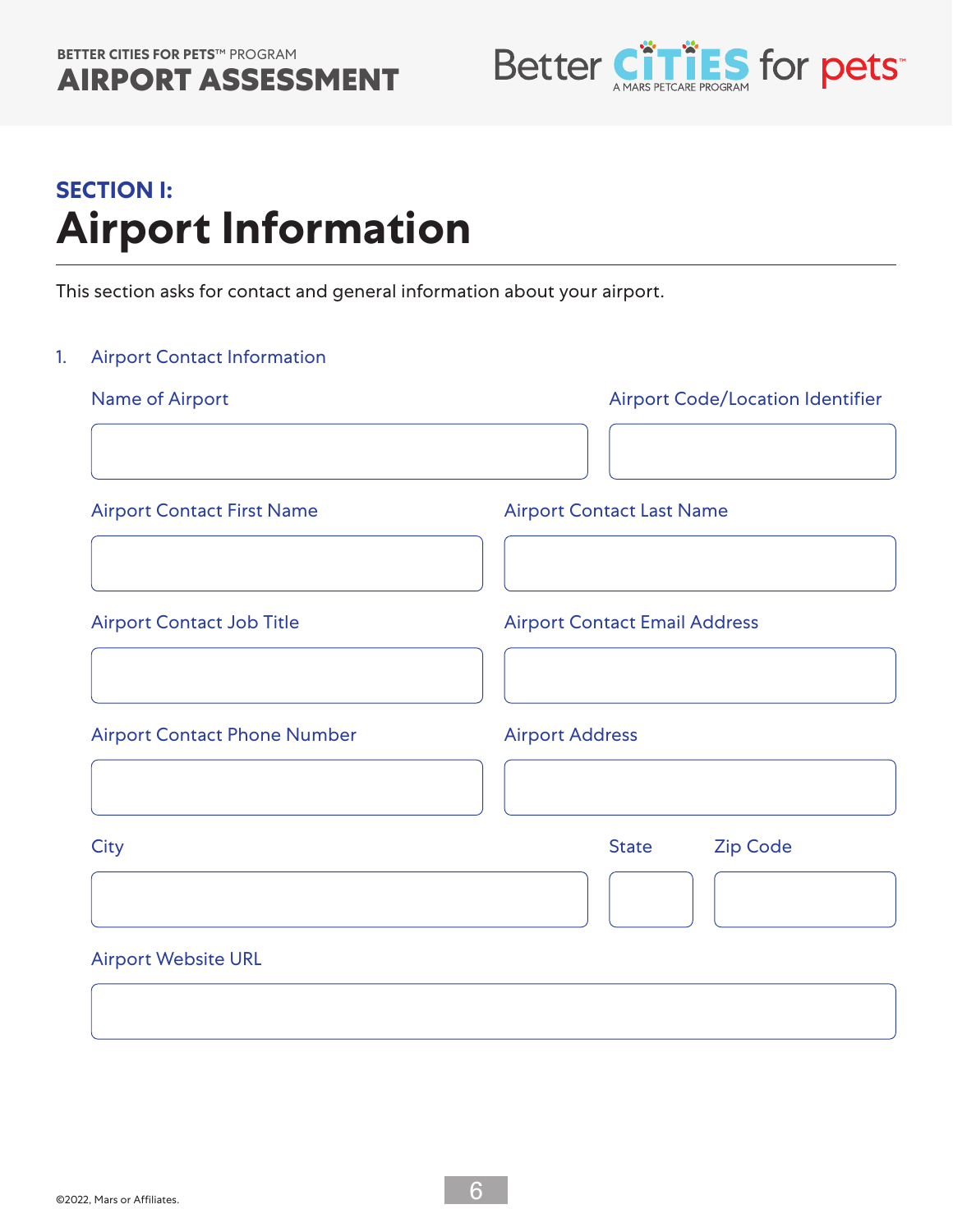

### **SECTION I: Airport Information** (continued)

This section asks for contact and general information about your airport.

2. Please enter your airport's affiliated **Better Cities For Pets**™ certified city name with accompanying state. Note: Your airport MUST be located within ninety (90) miles of a certified city to be considered for **Better Cities For Pets**™ airport certification. To see the most updated list of **Better Cities For Pets**™ certified cities, visit **www.bettercitiesforpets.com/certified-cities-landing/**

|    | City                                                                                                                                               | <b>State</b> |
|----|----------------------------------------------------------------------------------------------------------------------------------------------------|--------------|
|    |                                                                                                                                                    |              |
| 3. | Average number of passengers per year serviced by your airport: $\cup$                                                                             |              |
|    | 4. Number of airlines at your airport:                                                                                                             |              |
|    | 5. Number of vendors/tenants (non-airline) at your airport:                                                                                        |              |
| 6. | Please estimate the percentage of passengers who fly through your airport that are traveling<br>with animals (including service animals and pets). |              |



7. Of the animals that fly through your airport, please estimate the percentage that are service animals vs. pets (total should add up to 100%).

% Service Animals % Pets

8. Is your airport under, or slated for expansion and/or construction within the next two (2) years? O Yes O No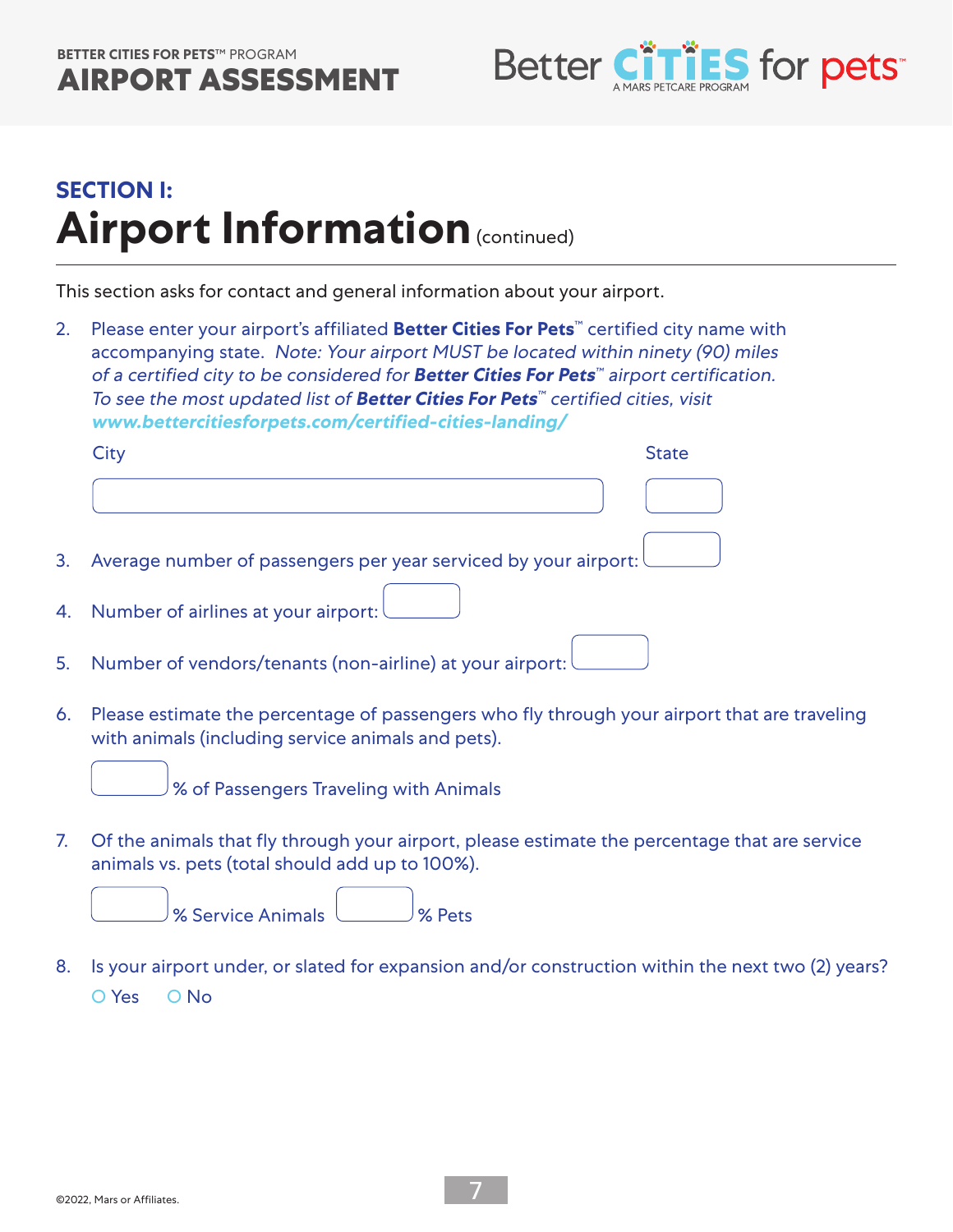

### **SECTION II: Welcoming Pets and Their People**

This section is about how your airport welcomes pets as people arrive, depart or look for airport information.

While most airports accommodate service animals, to choose an affirmative answer, pets must be included in your policies, programs, signage, etc.

Some questions ask you to "select all that apply." If none of the options apply to your airport, simply select "none of the above."

- 9. Does your airport (select all that apply):
	- O Welcome pets on signage
	- O Welcome pets in braille on signage
	- O Welcome pets in audio messages
	- O Welcome pets in multiple languages
	- O Have pet-focused promotions or events
	- O Have pet-focused social media features
	- O Have airport shuttles, trains, trams and/or partner services that allow pets
	- O Have indoor relief areas for pets
	- O Have outdoor relief areas for pets
	- O Have play areas for pets (indoor or outdoor)
	- O None of the above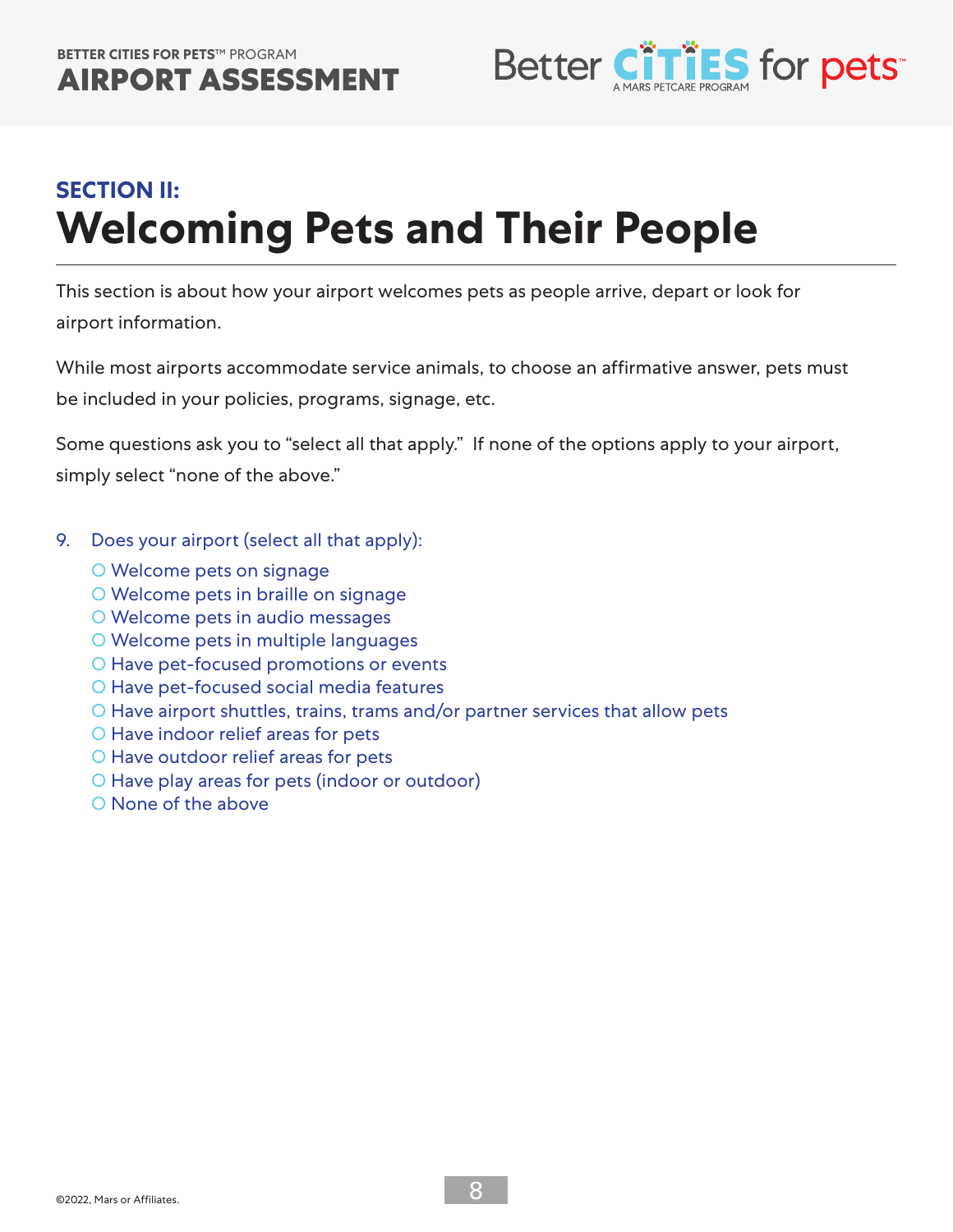

#### **SECTION II: Welcoming Pets and Their People (continued)**

- 9A: Where does your airport use signage and/or graphics to welcome pets and service animals? Please select all that apply.
	- O On our airport's outer perimeter (billboards, electronic signs, etc.)
	- O In parking areas and garages
	- O At primary entrances and exits
	- O In outdoor departure areas (curbsides, drop-offs, etc.)
	- O In ticketing areas
	- O In key areas pre- or post-security that funnel crowds or where people wait
	- O Within security screening footprint
	- O Within terminals and concourses
	- O In baggage claim areas
	- O In or near retail and/or dining areas
	- O In outdoor arrival areas (curbsides, loading zones, etc.)
	- O In human restrooms (pre- or post-security)
	- O In elevators (pre- or post-security and/or parking garages)
	- O At valet and/or shuttle hubs or shelters
	- O Near animal relief and/or play areas
	- O Other Write In (Required)

O None of the above

10. Do you have clear signage about how to go through security with pets and service animals?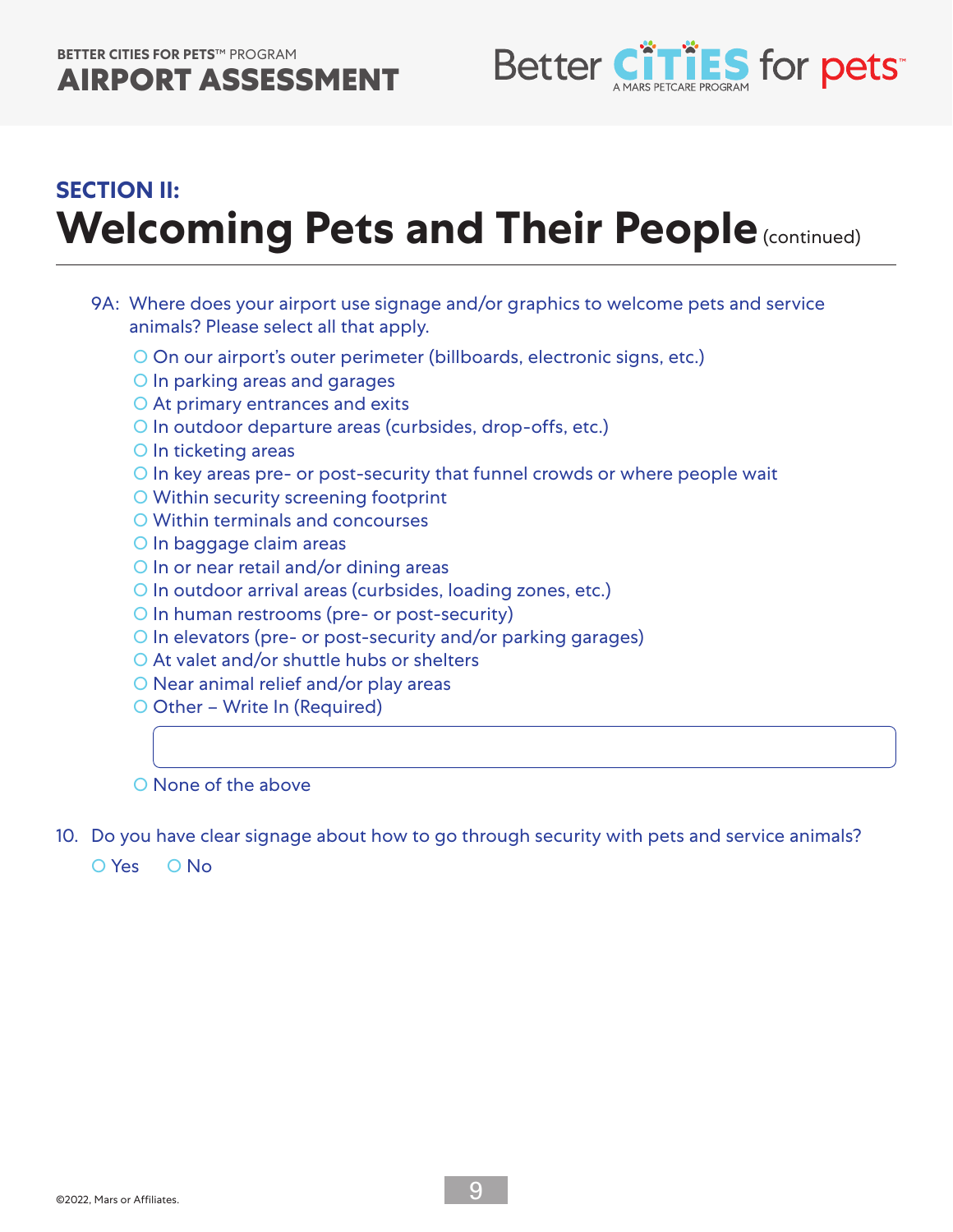

#### **SECTION II: Welcoming Pets and Their People (continued)**

- 11. Does your airport welcome pets and their people in these additional ways? Please select all that apply.
	- O Ground transportation services provide information about pet-friendly amenities
	- O Website explicitly welcomes pets (vs. stating policy only)
	- O Social media features visiting pets and pet-friendly amenities
	- O Pet supplies sold onsite in case of need
	- O Airport vendors and/or restaurants offer special pet menus, treats or other giveaways
	- O Paw-cleaning stations or supplies available near entrances
	- O Pet ponchos or other wet weather gear or supplies available near entrances
	- O Boarding services available within your airport footprint
	- O Grooming services available within your airport footprint
	- O Pet-friendly hotels available near your airport (within 10 miles)
	- O Other Write In (Required)
	- O None of the above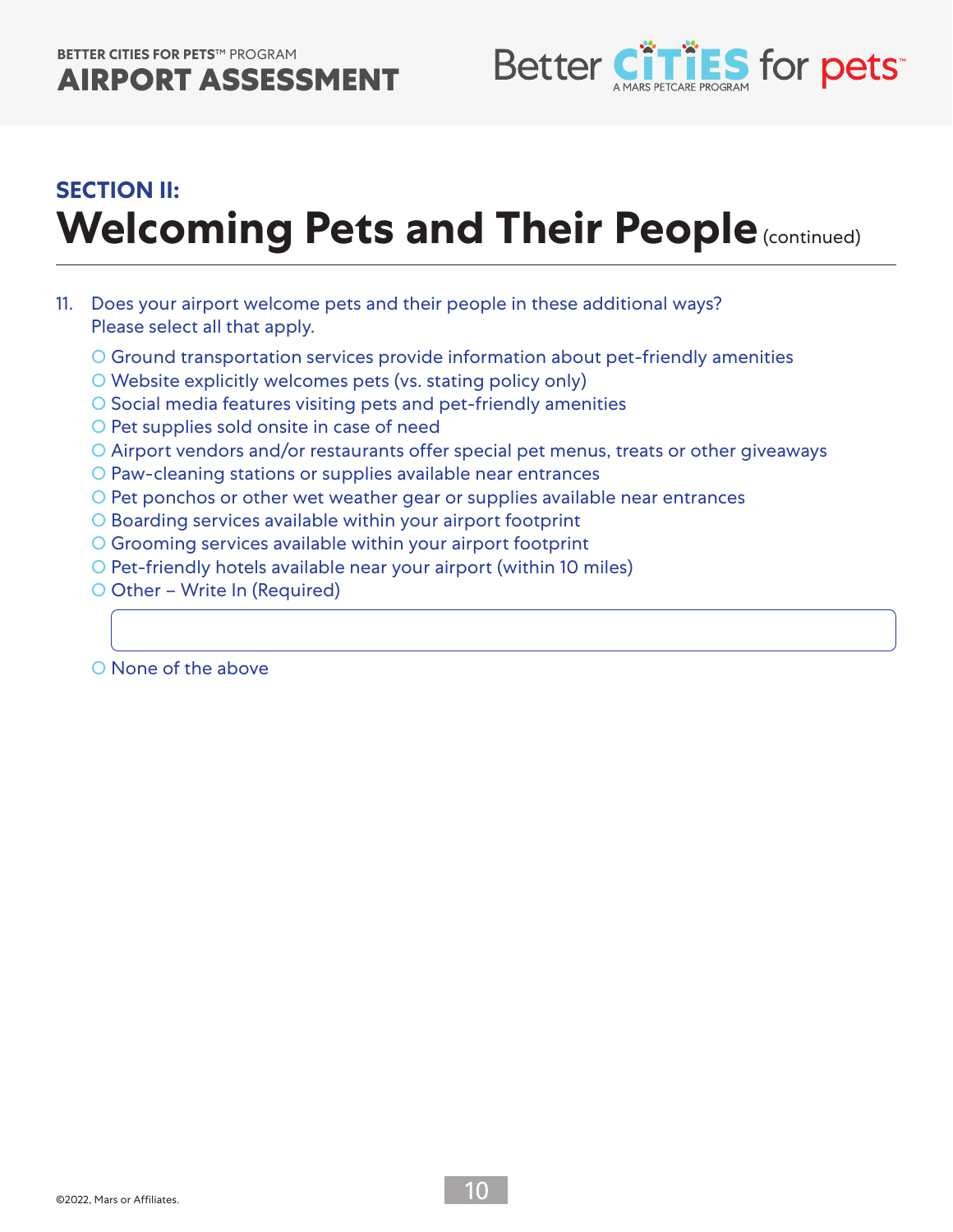

### **SECTION III: Wayfinding & Signage**

This section is about how your airport helps guests with pets and service animals find what they need as they travel through your airport.

Here again, while most airports accommodate service animals, to choose an affirmative answer, pets must be included in your policies, programs, signage, etc.

Some questions ask you to "select all that apply." If none of the options apply to your airport, simply select "none of the above."

- 12. How do you help travelers find pet-friendly areas or services in your airport? Please select all that apply.
	- O Physical, onsite maps
	- O Electronic signs or boards
	- O Assistive mediums used for navigation (audio messaging, braille, etc.)
	- O Overhead signage that can be seen from a distance
	- O Paper collateral (maps, brochures, etc.)
	- O General information desks or kiosks
	- O Pet-focused installations or kiosks (manned or unmanned)
	- O Airport personnel, facilities, security and operations teams
	- O Airport volunteers and/or ambassadors
	- O Airport tenant/vendor teams
	- O Dedicated telephone number or courtesy phone extension
	- O Airport website (maps, general locations, directions, etc.)
	- O Airport app
	- O Other Write In (Required)

O None of the above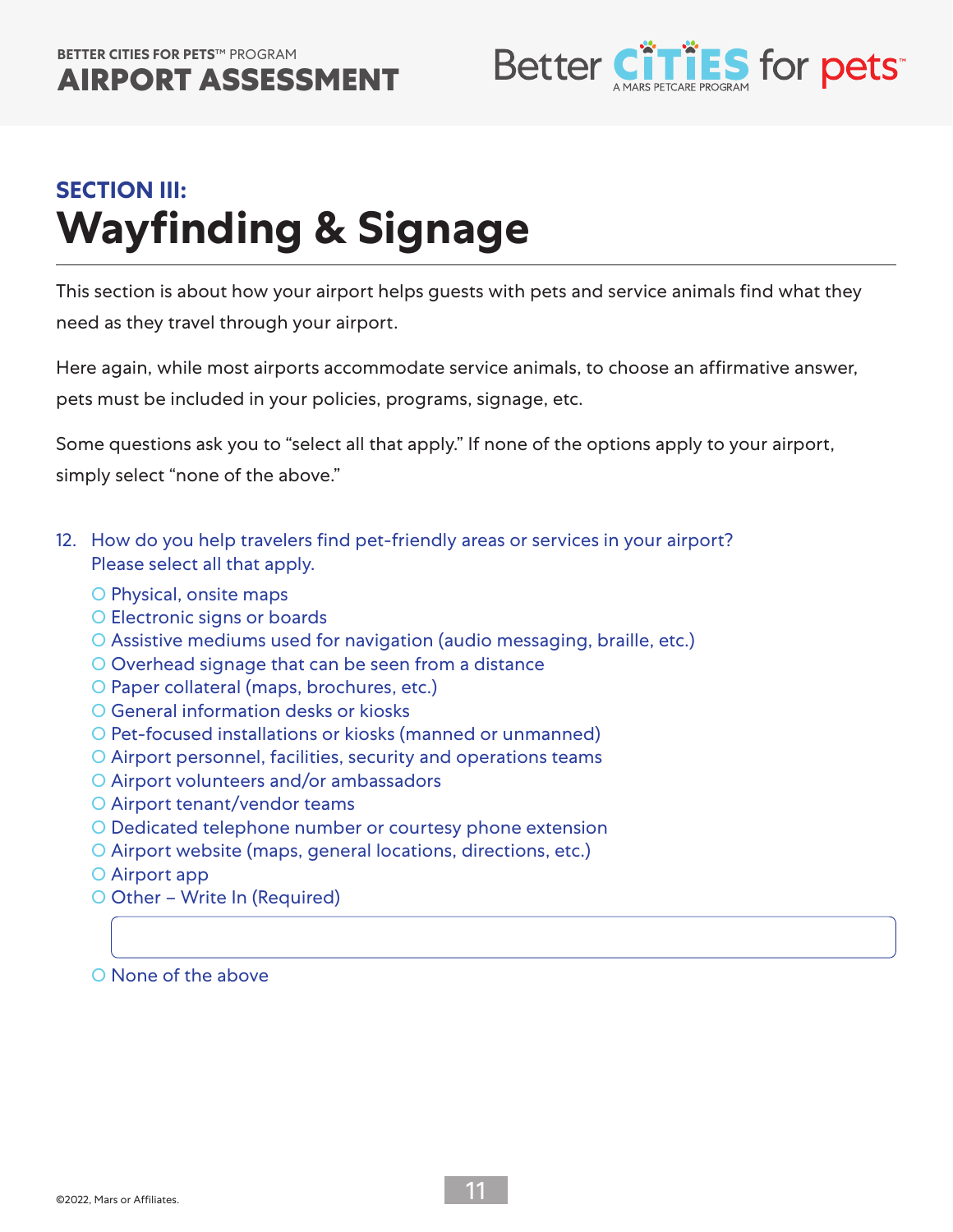**AIRPORT ASSESSMENT**



### **SECTION III: Wayfinding & Signage** (continued)

- 13. Where does your airport have signage or information that helps travelers find pet-friendly areas or services? Please select all that apply.
	- O Parking areas and garages
	- O At car service passenger pick-up and drop-off locations
	- O In airport shuttles and/or shuttle shelters
	- O At departing passenger drop-off or curbside areas
	- O At primary airport entrances and exits
	- O In key areas pre- or post-security that funnel crowds or where people wait
	- O Near security footprint (before or after)
	- O In terminals
	- O In baggage claim
	- O In arriving passenger pick-up or curbside areas
	- O In elevators
	- O At informational desks or kiosks
	- O Near animal relief and/or play areas
	- O Other Write In (Required)
	- O None of the above
- 14. Are your internal teams (airport personnel, security, facilities, operations, etc.) knowledgeable about your pet-friendly facilities, amenities and resources?
	- O Yes O No
- 15. Are your airport's external teams (tenants, vendors management and staff) knowledgeable about your pet-friendly facilities, amenities and resources?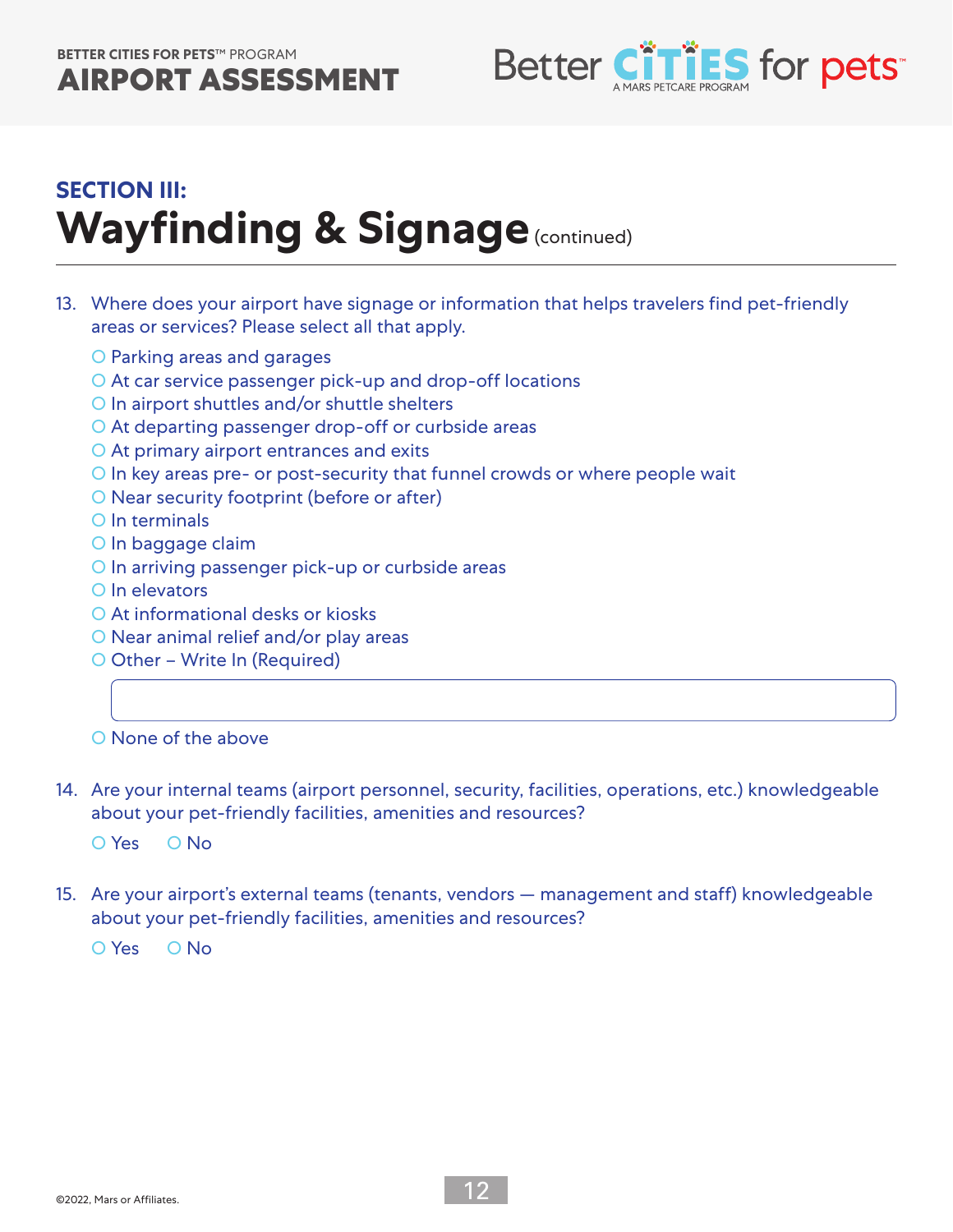

#### **SECTION III: Wayfinding & Signage (continued)**

16. Do your pet relief areas have signage that can be seen from a distance (akin to human restrooms or outdoor hanging signs for relief areas at curbsides)? NOTE: Photo example provided below

O Yes O No



17. Does your airport have a mechanism that helps travelers identify where pets are and are not allowed, for example "pets welcome" decals or color-coded maps? NOTE: Photo example provided below

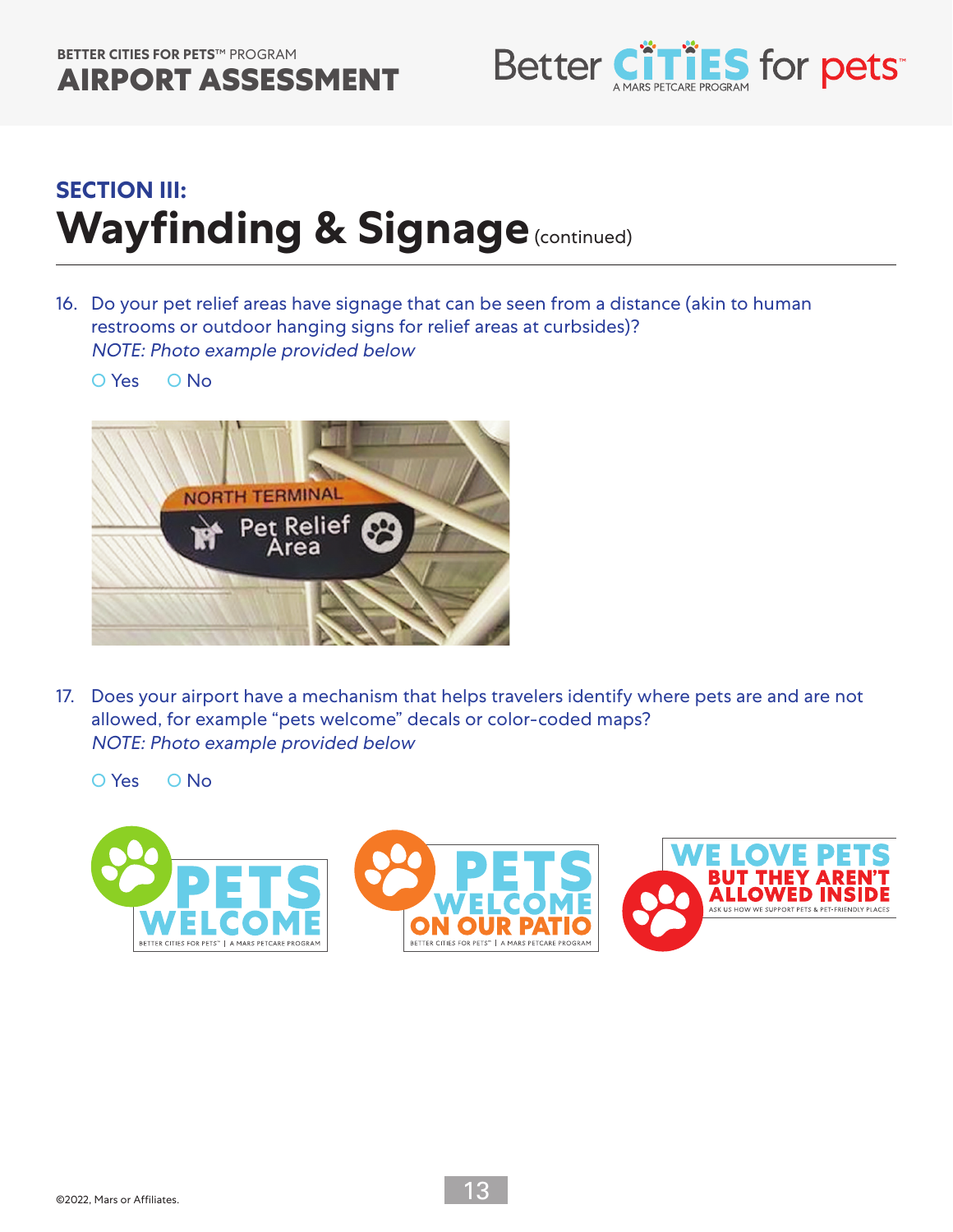

### **SECTION IV: Pet-Friendly Places in Your Airport**

This section is about spaces in your airport that are dedicated to service animals and pets.

Here again, while most airports accommodate service animals, to choose an affirmative answer, pets must be included in your policies, programs, signage, etc.

Some questions ask you to "select all that apply." If none of the options apply to your airport, simply select "none of the above."

- 18. Does your airport have one or more off-leash dog parks? O Yes O No
	- 18A. In your off-leash dog park(s), do you have double-containment gates for safe entry and exit?
		- O Yes O No
- 19. Does your airport have space(s) dedicated to cats? O Yes O No
- 20. Does your airport offer enrichment and/or interactive areas for dogs and/or cats (e.g., indoor or outdoor sensory or training areas, indoor group playrooms, etc.)? O Yes O No
- 21. Does your airport have relief or play areas **pre-security** (indoor or outdoor)?
	- O Yes-indoor
	- O Yes-outdoor
	- O Yes-indoor and outdoor
	- O No relief or play areas pre-security indoor nor outdoor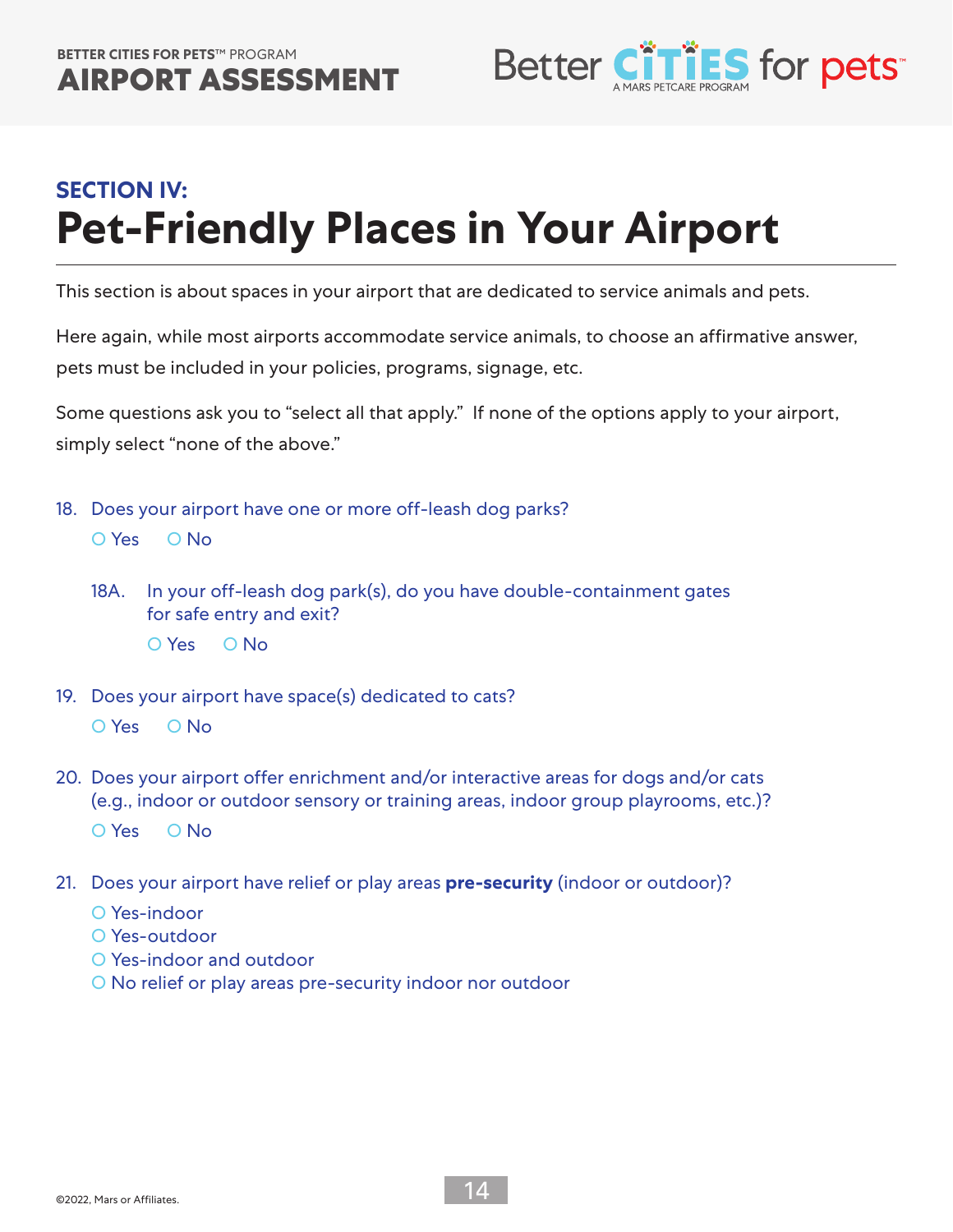

#### **SECTION IV: Pet-Friendly Places in Your Airport (continued)**

- 22. Does your airport currently have (select one option below):
	- O Only indoor relief or play areas
	- O Only outdoor relief or play areas
	- O Both indoor and outdoor relief or play areas

**NOTE: BASED ON #22 RESPONSE goes to appropriate sections of assessment; indoor-only, outdoor-only or respondents will complete both indoor and outdoor sections below.**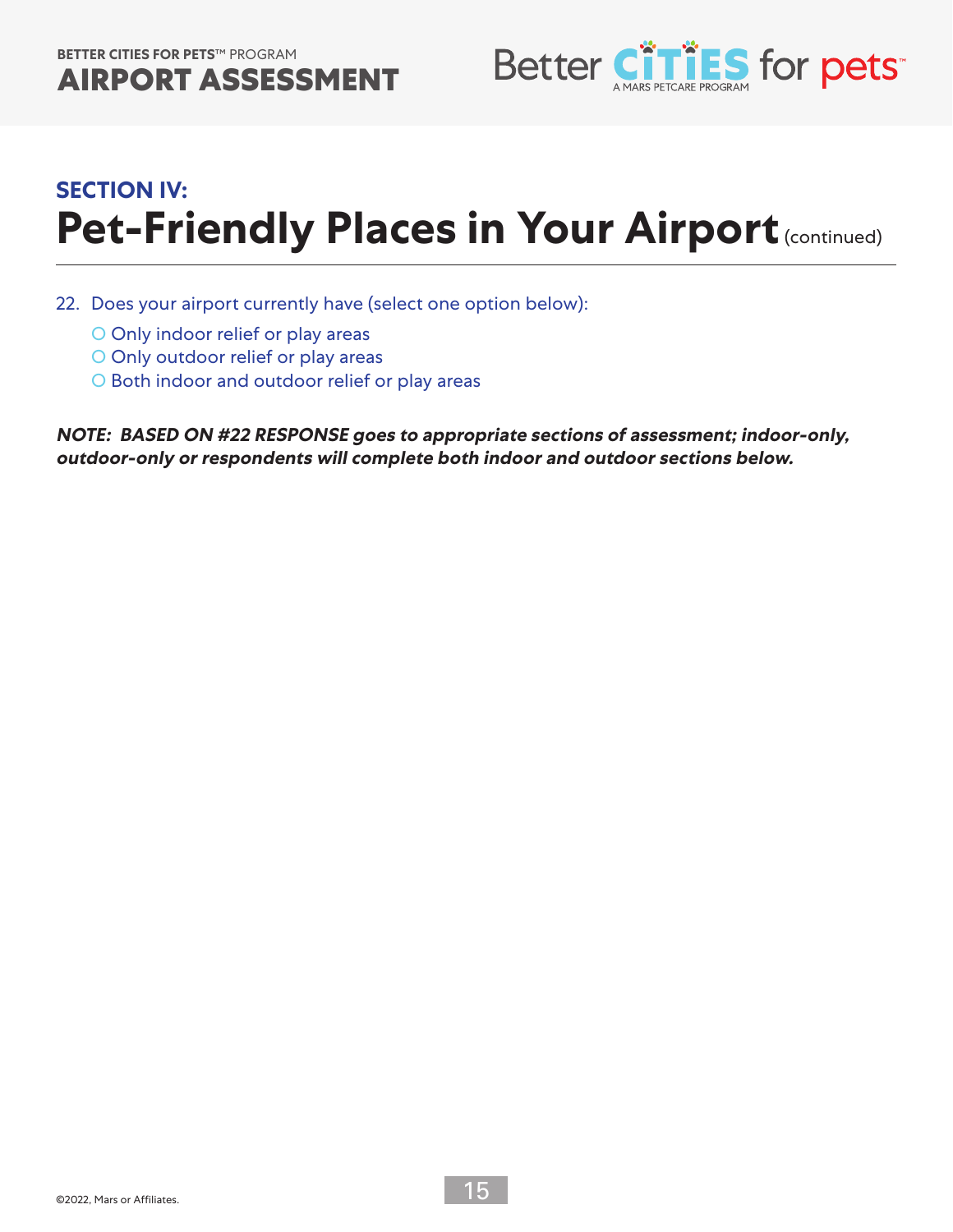

#### **SECTION V: Pet-Friendly Places in Your Airport — Indoor**

This section is about your airport's indoor amenities and spaces for pets and service animals.

Here again, while most airports accommodate service animals, to choose an affirmative answer, pets must be included in your policies, programs, signage, etc.

Some questions ask you to "select all that apply." If none of the options apply to your airport, simply select "none of the above."

- 23. Do your indoor relief and play areas have signage that (select all that apply):
	- O Welcomes pets as well as service animals
	- O Clearly communicates guidelines and responsibilities of pet owners at entry
	- O Encourages responsible pet ownership practices such as keeping pets leashed, keeping pets hydrated, picking up pet waste, etc.
	- O Includes a resource to contact for issues or concerns
	- O None of the above
- 24. Do your indoor relief and play areas have the following components and/or amenities? Please select all that apply.
	- O Animal-friendly, safe and non-slip flooring surfaces
	- O Pet-safe and non-poisonous plants or no plants
	- O Well-ventilated areas that maximize air flow and minimizes smells
	- O Adequate lighting that supports the health and safety of pets, service animals and their people
	- O Effective drainage, sprinklers and/or hose systems for cleaning that maximizes cleanliness and minimizes smells
	- O Cat amenities such as disposable litter pans, cat litter and scoops
	- O Pet waste bag dispensers with waste bags that are regularly checked and refilled
	- O Adequately sized trash receptacles that are regularly checked and emptied
	- O Sanitizing or hand-washing mechanisms for pet parent hygiene
	- O Access to hydration specifically for pets and service animals (e.g., pet-height water fountain, single- or multi-use refillable water bowls, etc.)
	- O Props (such as pheromone fire hydrants) and/or agility equipment
	- O Cleaning and maintenance standard operating procedures and schedules that are consistently well executed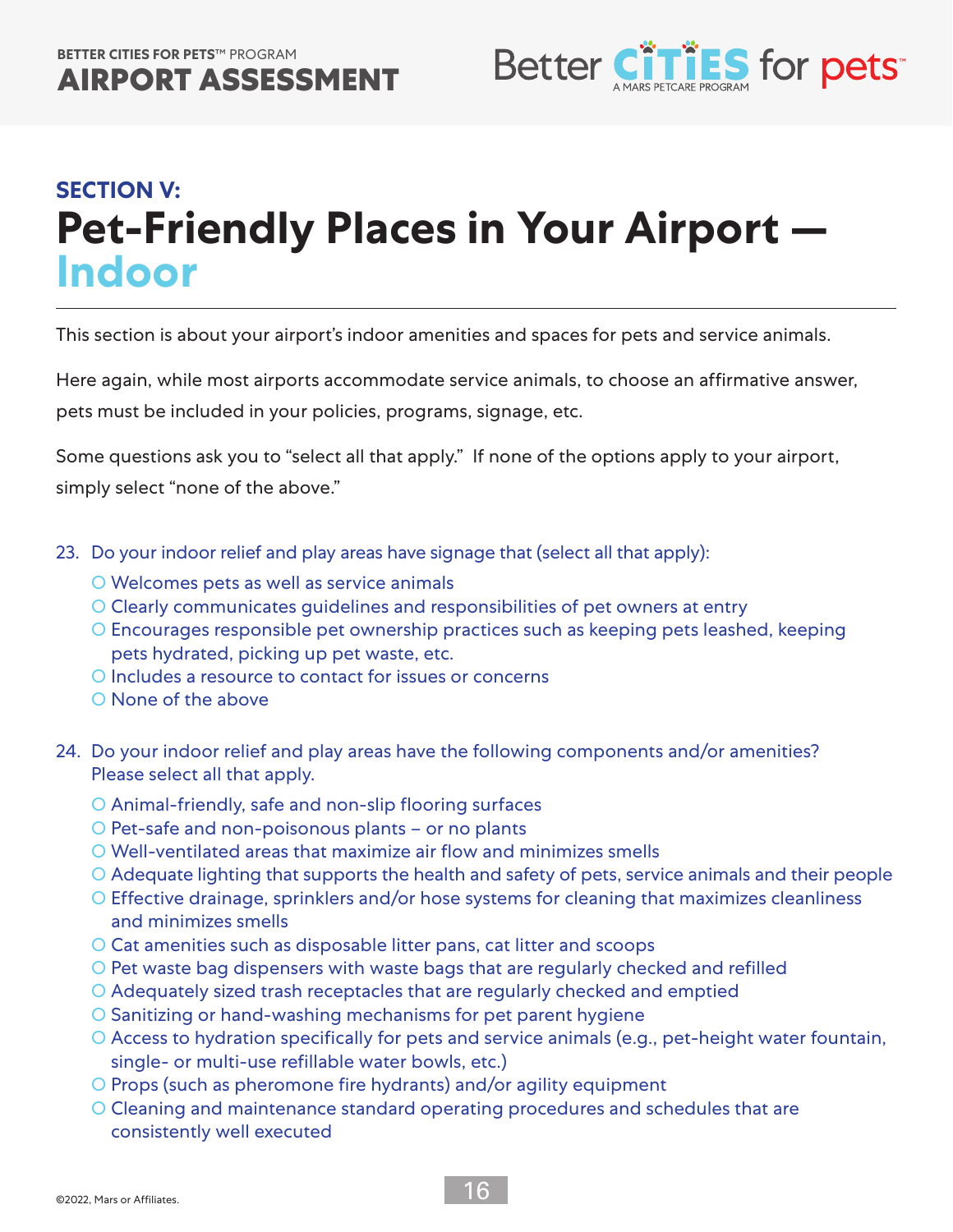**AIRPORT ASSESSMENT**



## **SECTION V: Pet-Friendly Places in Your Airport —**

**Indoor** (continued)

- 25. Do your indoor relief and play areas support and promote accessibility by (select all that apply):
	- O Ensuring signage is accessible by including braille or audio messaging of signage information
	- O Comfortably accommodating pets or service animals and their people traveling with baggage, wheelchairs, canes, carriers, strollers and other items (e.g., with wide, easy-to-open doors or door-free spaces)
	- O Providing safe, clean and easy-to-reach places to put pet carriers, baggage and other belongings
	- O Ensuring amenities (e.g., waste bags, hand sanitization, etc.) can be easily accessed by those in wheelchairs
	- O Ensuring props and/or agility equipment are accessible by those in wheelchairs
	- O Other Write In (Required)
	- O None of the above
- 26. Does your indoor relief area have a mechanism that allows for one animal at a time inside the space (e.g., occupied/unoccupied door switches, in-use light switch, or other)?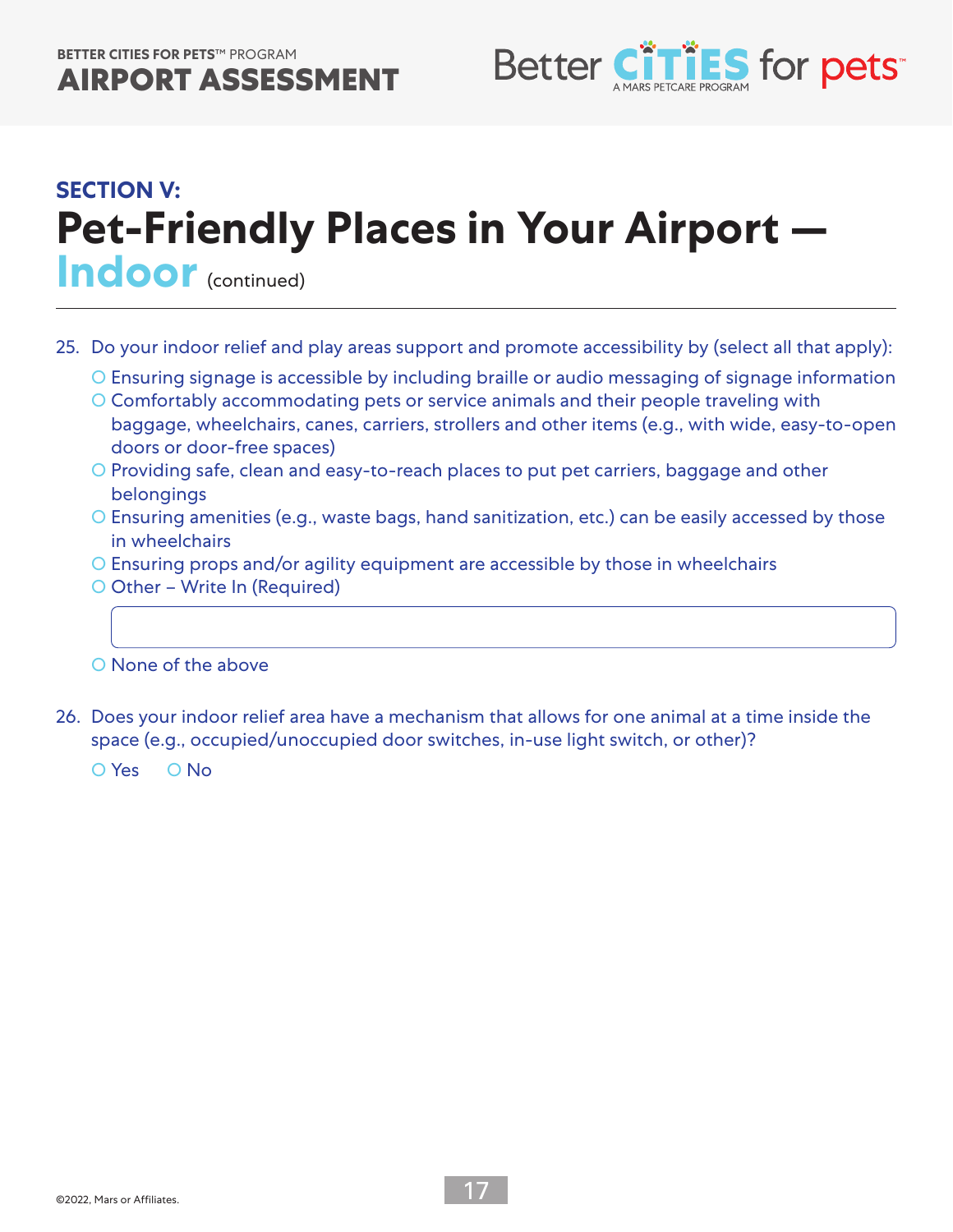**AIRPORT ASSESSMENT**



#### **SECTION V: Pet-Friendly Places in Your Airport — Indoor** (continued)

**\*\*\* For those who indicated they ONLY have INDOOR relief areas, the following question will be presented for required response:** 

You have indicated you have **only indoor** relief or play areas at your airport.

Please share the **primary reason** why your airport does not currently have **outdoor** areas for pets and service animals.

- O Not required by Federal Aviation Administration (FAA)
- O State or local laws prevent our airport from having outdoor space(s) dedicated to pets and service animals
- O Additional support needed from leadership, oversight and/or governmental entities
- O Do not have adequate space
- O Do not have adequate budget/funding
- O Currently under construction-not yet completed
- O Other Write In (Required)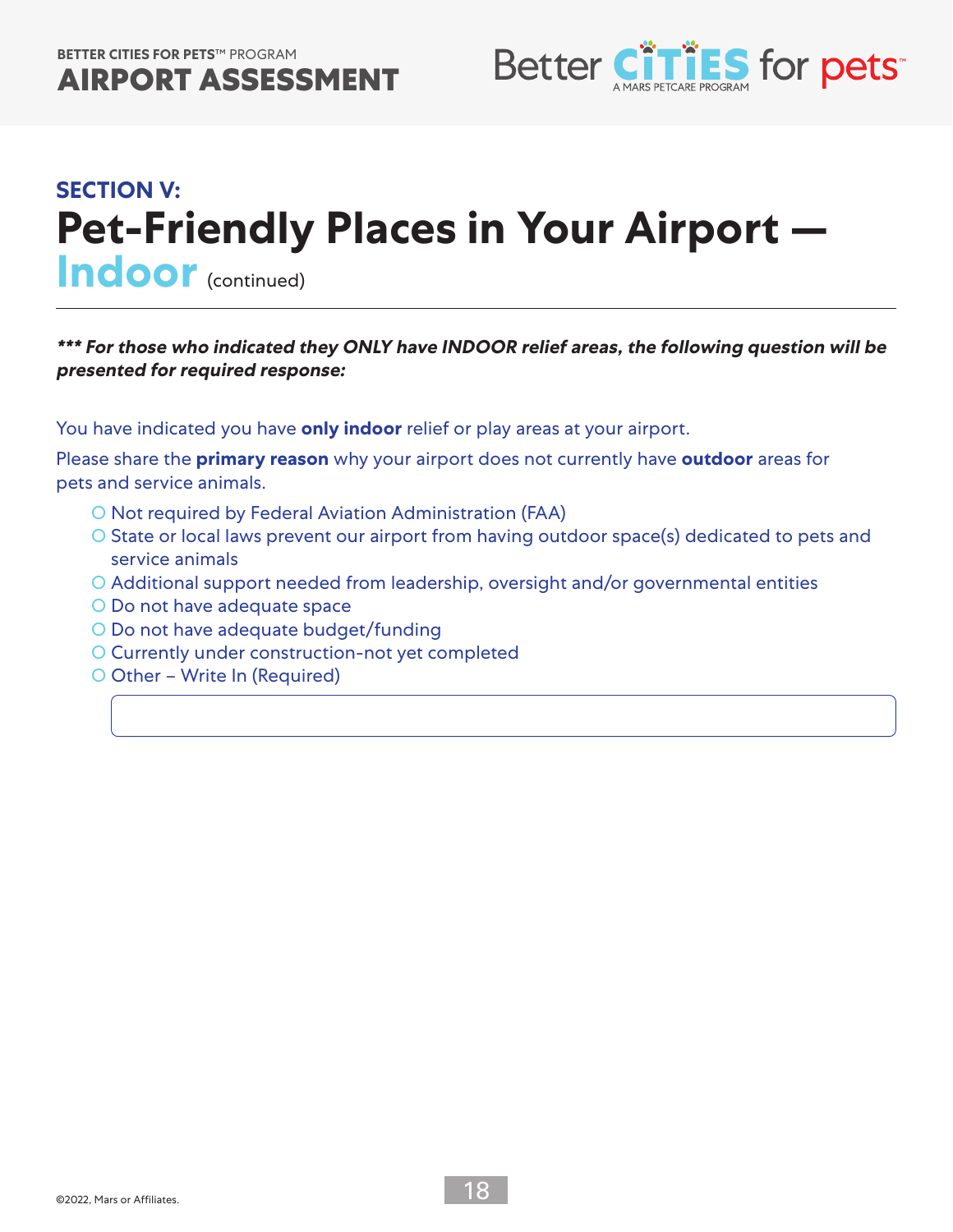

#### **SECTION V: Pet-Friendly Places in Your Airport — Outdoor**

This section is about your airport's outdoor amenities and spaces for pets and service animals.

Here again, while most airports accommodate service animals, to choose an affirmative answer, pets must be included in your policies, programs, signage, etc.

Some questions ask you to "select all that apply." If none of the options apply to your airport, simply select "none of the above."

- 27. Do your outdoor relief and play areas have signage that (select all that apply):
	- O Welcomes pets as well as service animals
	- O Clearly communicates guidelines and responsibilities of pet owners at entry
	- O Encourages responsible pet ownership practices and behaviors such as keeping pets leashed if not an off-leash area, keeping pets hydrated, picking up pet waste, etc.
	- O Includes a resource to contact for issues or concerns
	- O None of the above
- 28. Do your outdoor relief and play areas have the following components and/or amenities? Please select all that apply.
	- O Animal-friendly, safe and non-slip surfaces such as artificial turf, grass, etc.
	- O Pet safe and non-poisonous plants or no plants
	- O Adequate lighting that supports the health and safety of pets, service animals and their people
	- O Effective drainage, sprinklers and/or hose systems for cleaning that maximizes cleanliness and minimizes smells
	- O Pet waste bag dispensers with waste bags that are regularly checked and refilled
	- O Adequately sized trash receptacles that are regularly checked and emptied
	- O Sanitizing or hand-washing mechanisms for pet parent hygiene
	- O Access to hydration specifically for pets (e.g., pet-height water fountain, single or multi-use refillable water bowls, etc.)
	- O Props (such as pheromone fire hydrants) and/or agility equipment
	- O Protection from sun and inclement weather
	- O Cleaning and maintenance standard operating procedures and schedules that are consistently well executed
	- O None of the above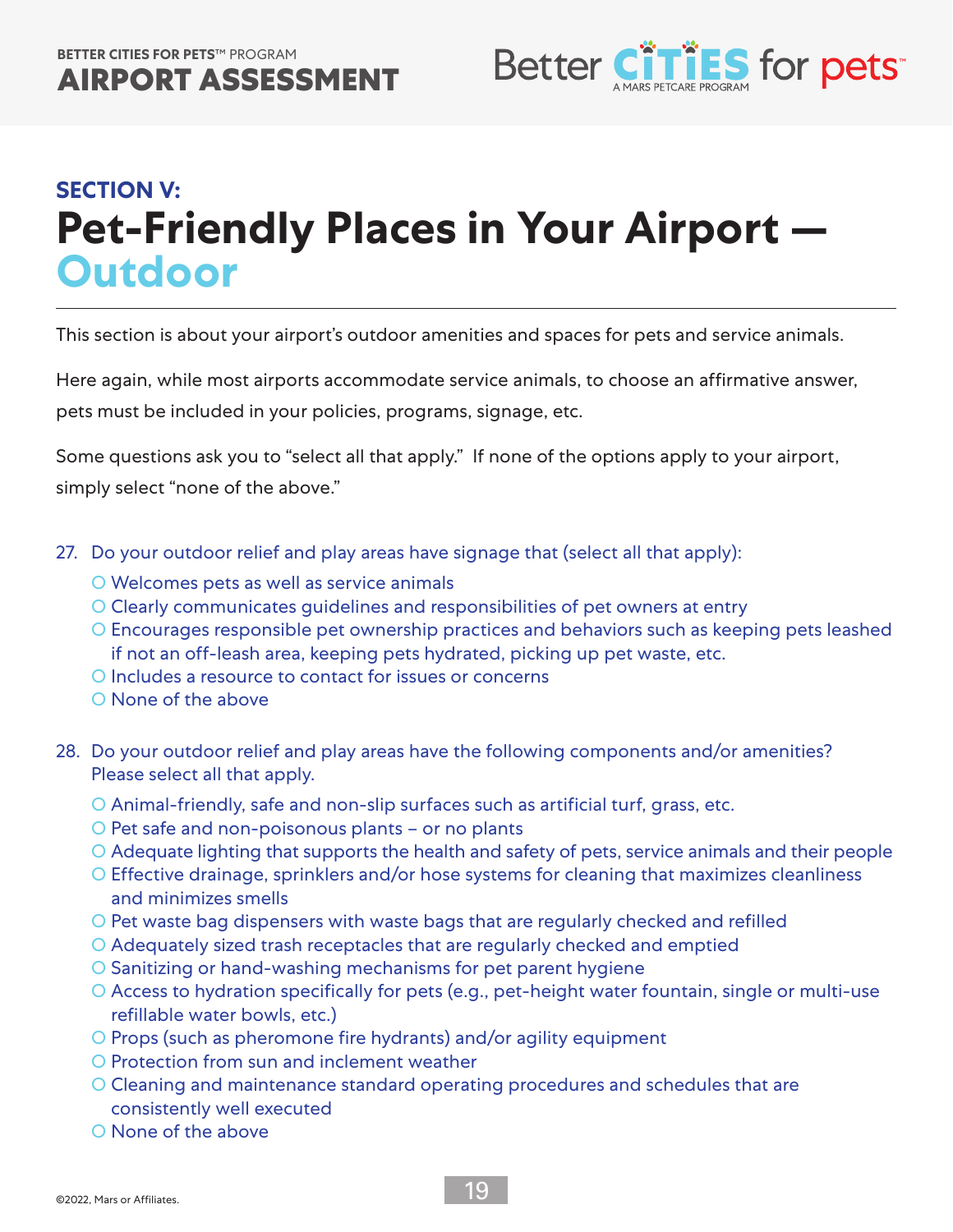**AIRPORT ASSESSMENT**



#### **SECTION V: Pet-Friendly Places in Your Airport — Outdoor** (continued)

- 29. Do your outdoor relief and play areas support and promote accessibility by (select all that apply):
	- O Ensuring signage is accessible by including braille or audio messaging of signage information
	- O Comfortably accommodating pets or service animals and their people traveling with baggage, wheelchairs, canes, carriers, strollers and other items (e.g., with wide and easy-to-open gates)
	- O Providing safe, clean and easy-to-reach places to put pet carriers, baggage and other belongings
	- O Ensuring amenities (e.g., waste bags, hand sanitization, etc.) can be easily accessed by those in wheelchairs
	- O Ensuring props and/or agility equipment are accessible by those in wheelchairs
	- O Other Write In (Required)
	- O None of the above

#### **\*\*\* For those who indicated they ONLY have OUTDOOR relief areas, the following question will be presented for required response:**

You have indicated you have **only outdoor** relief or play areas at your airport.

Please share the **primary reason** why your airport does not currently have **outdoor** areas for pets and service animals.

- O Not required by Federal Aviation Administration (FAA)
- O State or local laws prevent our airport from having outdoor space(s) dedicated to pets and service animals
- O Additional support needed from leadership, oversight and/or governmental entities
- O Do not have adequate space
- O Do not have adequate budget/funding
- O Currently under construction-not yet completed
- O Other Write In (Required)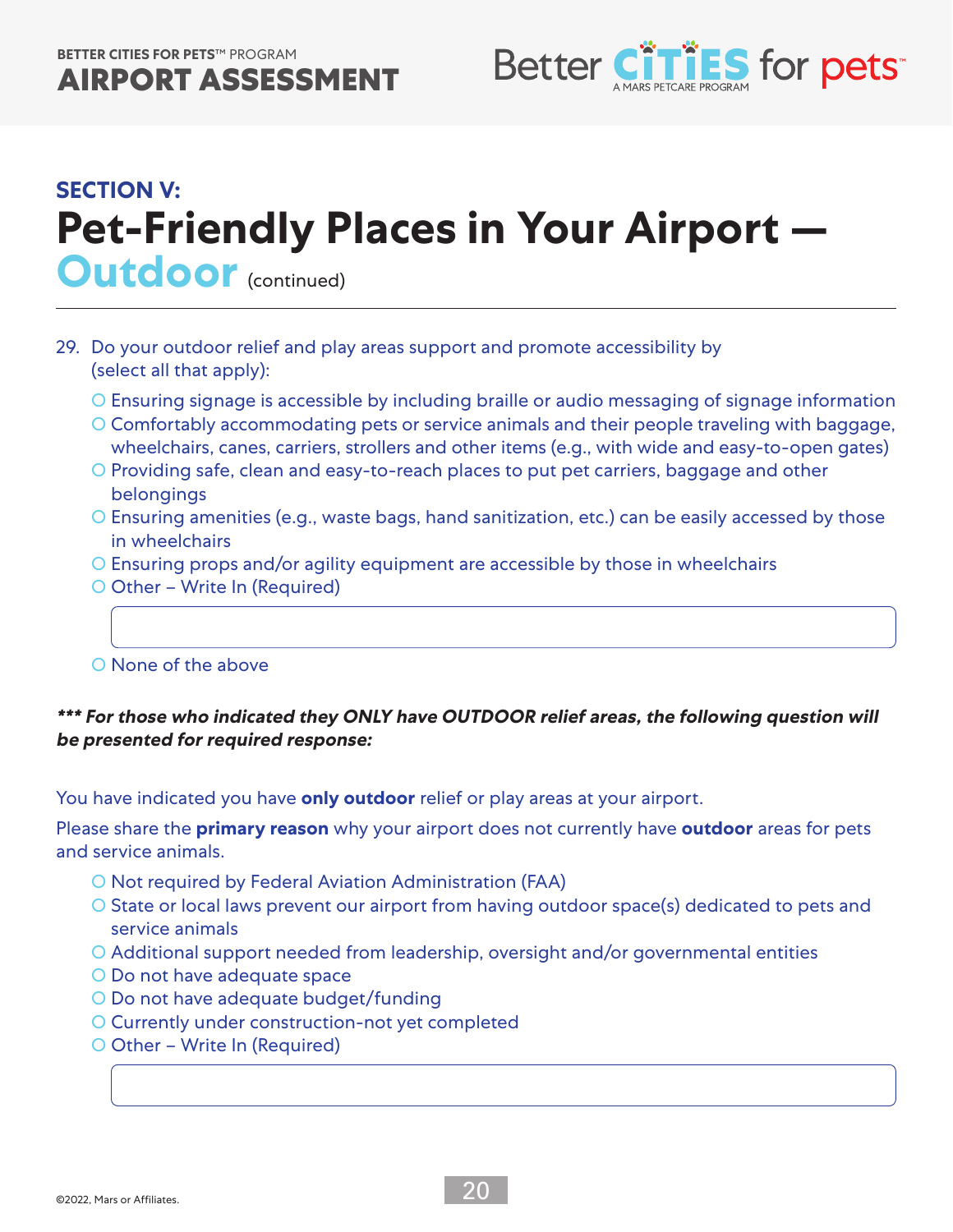

#### **SECTION VI: Incidents and Accidents**

This section is about how your airport proactively and regularly prepares for incidents and accidents involving pets, service animals and their people.

Here again, while most airports accommodate service animals, to choose an affirmative answer, pets must be included in your policies, programs, signage, etc.

Some questions ask you to "select all that apply." If none of the options apply to your airport, simply select "none of the above."

- 30. How does your airport proactively work to prevent pet-related incidents and accidents? Please select all that apply.
	- O Service animals and pets are included in emergency and resiliency plans
	- O Plants throughout our airport are pet-safe and non-poisonous or no plants
	- O Educational materials, signage or training around interacting with working dogs (e.g., TSA)
	- O Educational materials, signage or training around interacting with pets
	- O Onsite training around handling common pet incidents and accidents for internal and volunteer teams
	- O Feedback mechanisms exist for sharing with airport leadership any pet-related concerns or issues raised by internal teams (airport personnel, facilities, security, operations, etc.)
	- O Feedback mechanisms exist for sharing with airport leadership any pet-related concerns or issues raised by external customers (tenants, vendors, partners, volunteers, passengers, etc.)
	- O Pets are a topic of leadership discussion on a regularly scheduled basis to address issues or opportunities
	- O An onsite or on-call vet is available to consult on pet issues or concerns (may be via telehealth)
	- O Other Write In (Required)

O None of the above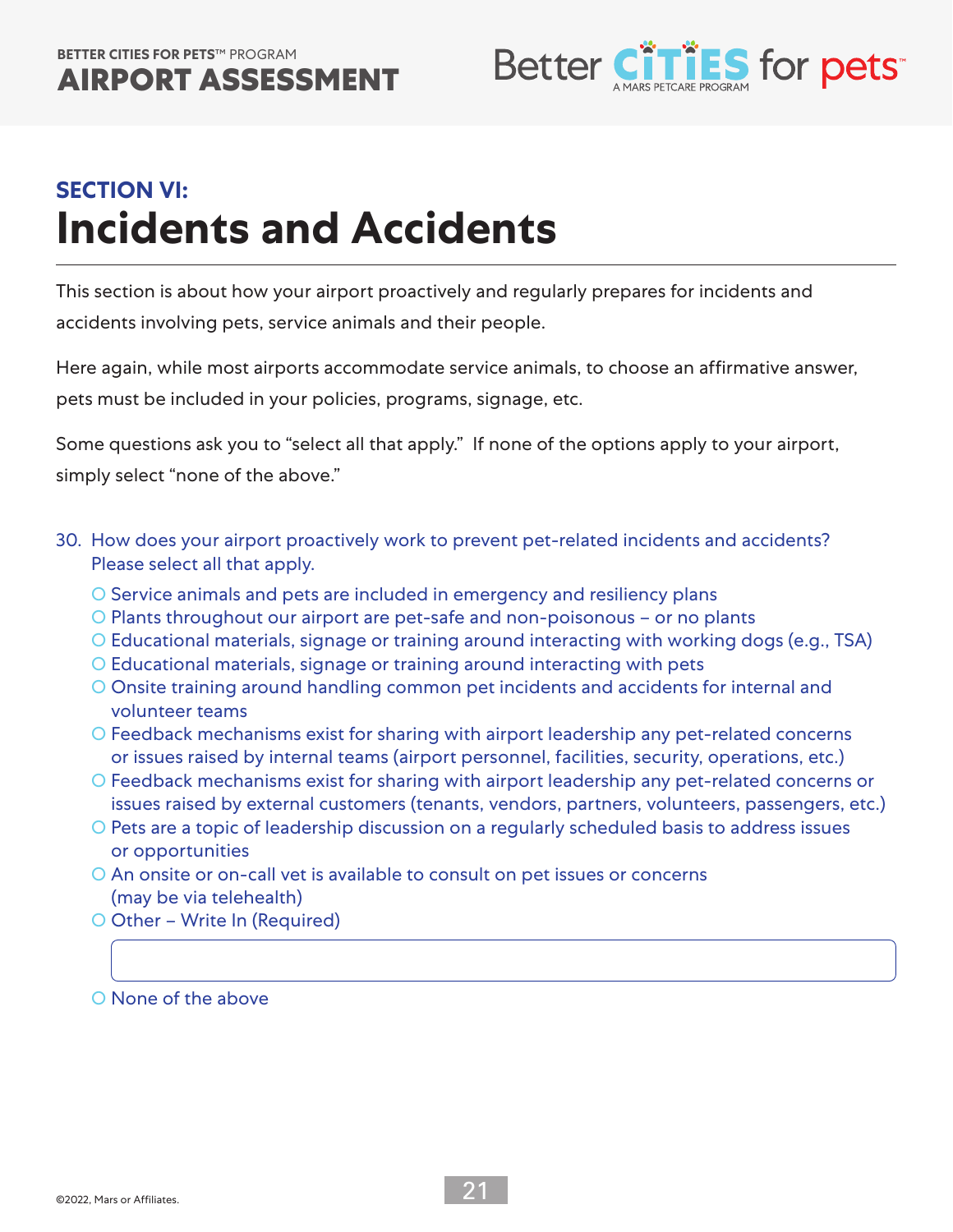

#### **SECTION VI: Incidents and Accidents (continued)**

- 31. In case of pet-related incidents and accidents, does your airport have (select all that apply):
	- O Cleaning stations, kits or supplies available for pet parents to address immediate issues
	- O A resource for pet-related accidents or incidents (e.g., number to call or courtesy phone extension) that is clearly communicated throughout the airport
	- O Microchip scanners accessible to security personnel in case of lost pets or service animals
	- O A relationship with a nearby vet hospital in case of emergency
	- O Reporting mechanisms for airport leadership to be aware of pet-related incidents
	- O Other Write In (Required)

O None of the above

32. Does your airport have veterinary services or hospitals nearby (within 10 miles)?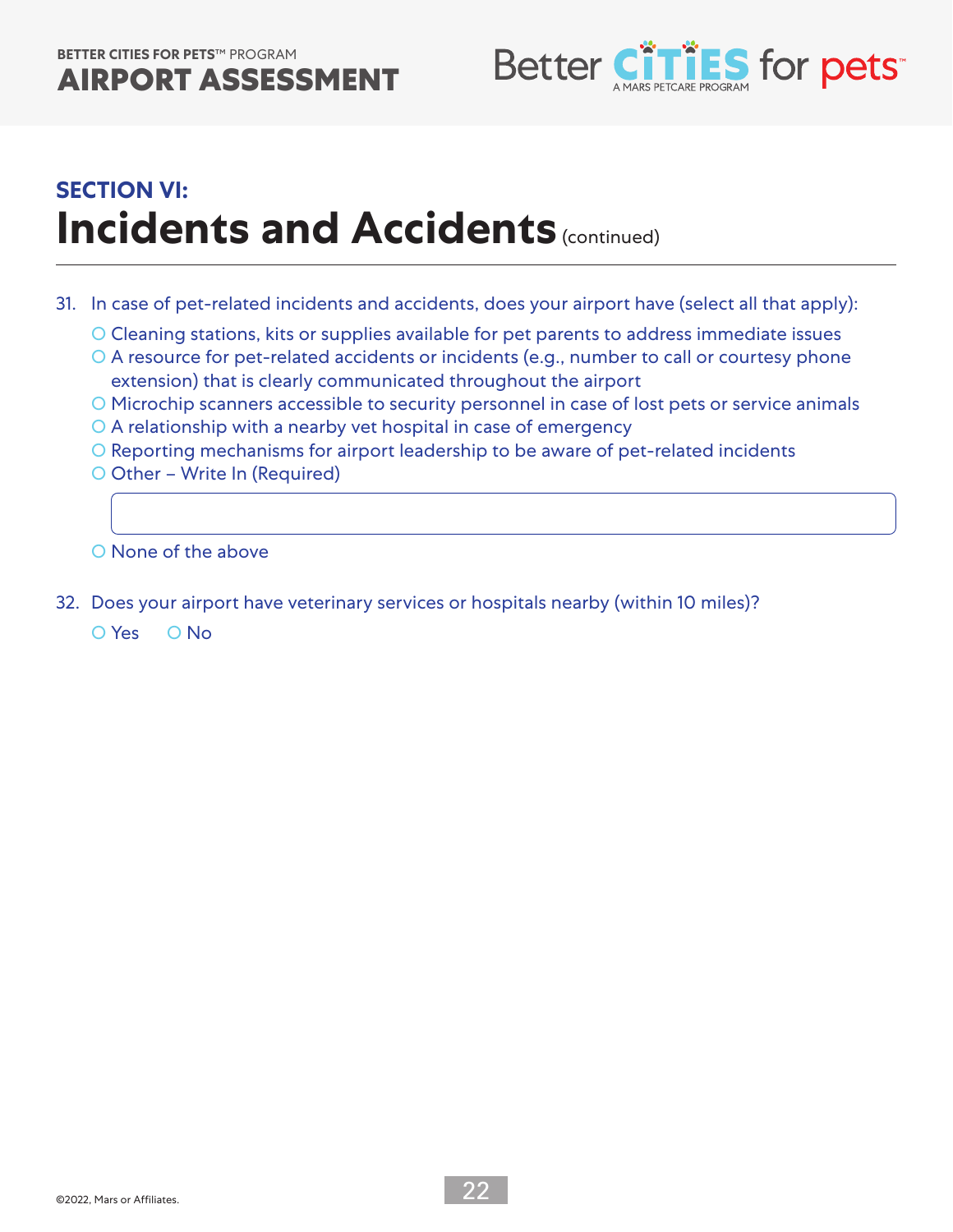

### **SECTION VII: Customer Experience and Engagement**

This section is about how your airport provides quality customer experiences and engagement opportunities for pets, service animals and their people.

Here again, while most airports accommodate service animals, to choose an affirmative answer, pets must be included in your policies, programs, signage, etc.

Some questions ask you to "select all that apply." If none of the options apply to your airport, simply select "none of the above."

- 33. Are the majority of your **outdoor** walkways and sidewalks able to accommodate people with pets or service animals who also have baggage and assistive devices (wheelchairs, canes, strollers, etc.)?
	- O Yes O No
- 34. Are the majority of your **indoor** walkways and sidewalks able to accommodate people with pets or service animals who also have baggage and assistive devices (wheelchairs, canes, strollers, etc.)?
	- O Yes O No
- 35. Do your human restrooms accommodate people with a pet or service animal (e.g., family restrooms, larger stall sizes available, leash hooks inside stalls, etc.)? O Yes O No
- 36. Do you have pet-friendly and safe interiors and furnishings throughout your airport? O Yes O No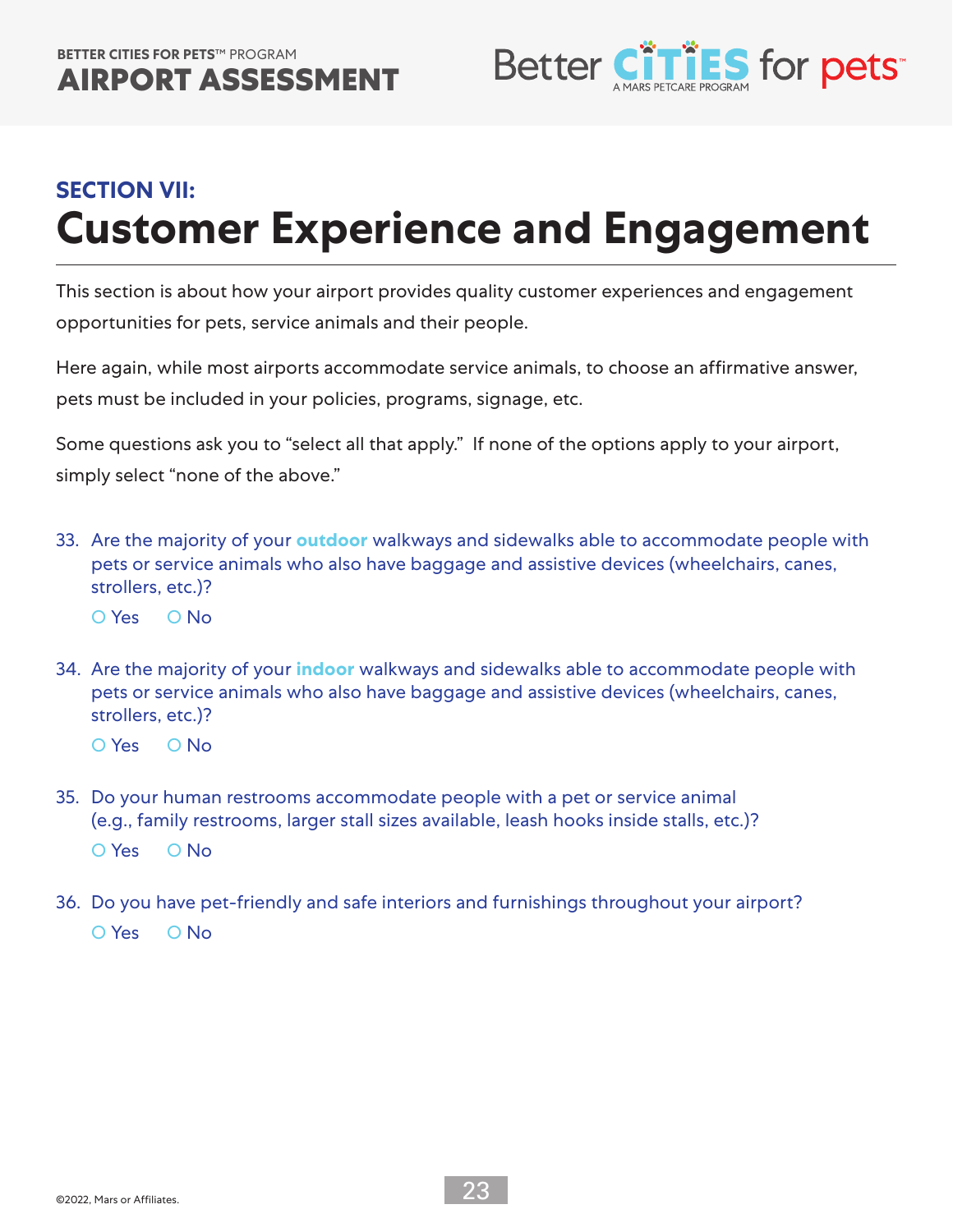

#### **SECTION VI:**

# **Customer Experience and Engagement**

(continued)

37. Do you educate internal teams and tenants/vendors about your airport's commitment and actions to make pets welcome?

O Yes O No

- 38. Do your information centers and kiosks offer non-perishable giveaways for pets (e.g., portable water bowls, waste bag holders, etc.)?
	- O Yes O No
- 39. Do your airport shuttles and/or shuttle drivers or valet have information and/or amenities for those traveling with pets and service animals?
	- O Yes O No
- 40. Does the airport or its retail tenants sell pet supplies, items or gear?
	- O Yes O No
- 41. Do you have resources or information for travelers about pet-friendly local parks, restaurants, hotels, etc. available or promoted at your airport?

O Yes O No

42. Do you conduct surveys or other types of customer feedback that includes questions about pets and service animals?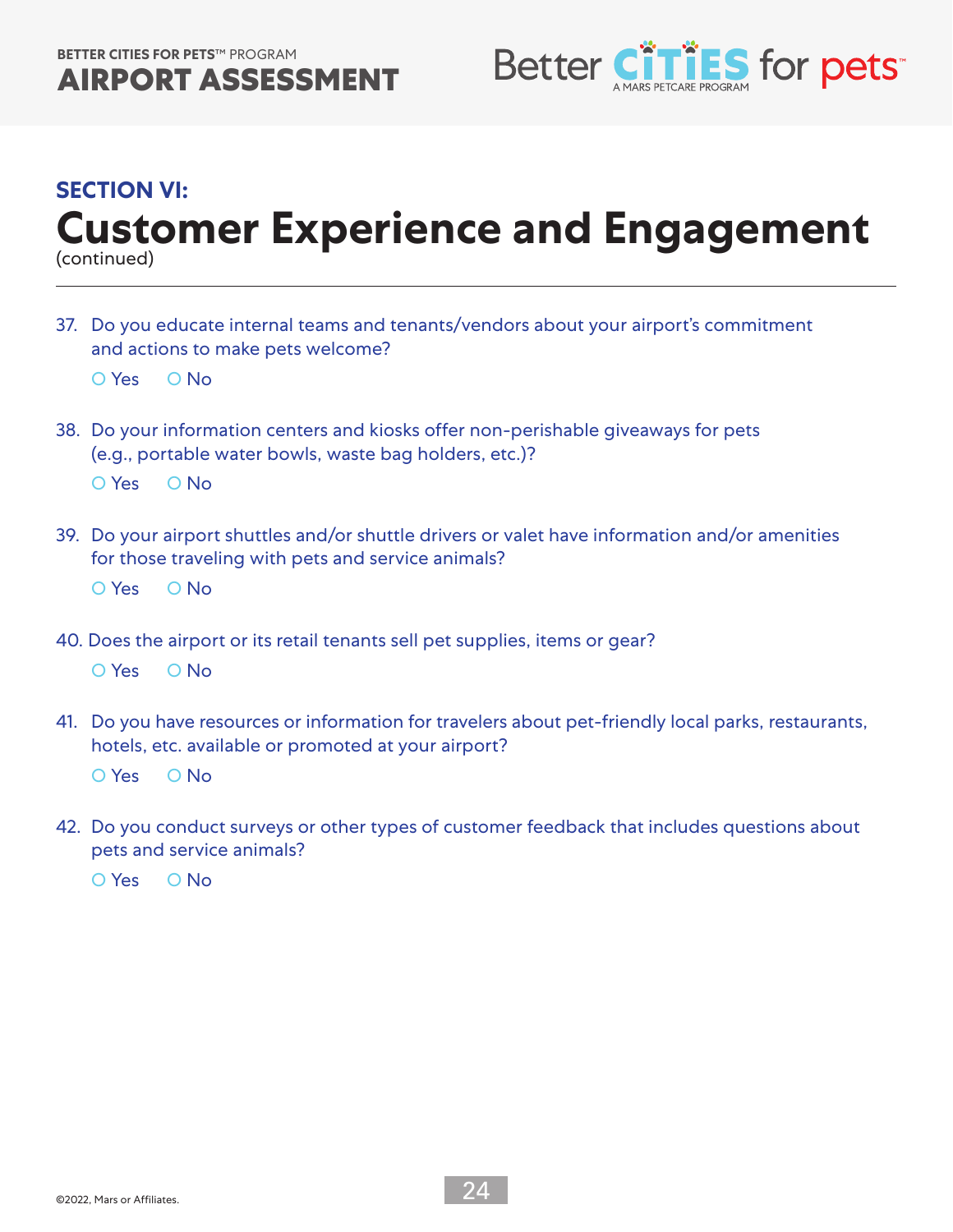**AIRPORT ASSESSMENT**



#### **SECTION VI:**

# **Customer Experience and Engagement**

(continued)

- 43. Does your airport have a pet therapy program or program partner that supports (select all that apply):
	- O Passengers/travelers
	- O Airport employees
	- O Airport internal teams (facilities, operations, maintenance and/or security teams etc.)
	- O Airport tenant and vendor teams
	- O None of the above/We do not have a pet therapy program nor a program partner
- 44. Do your administrative offices allow employees to bring pets to work?

O Yes O No

45. Do you provide tips on traveling with pets on your airport's website and social media?

- 46. Do you provide "selfie spots" or other activities that engage travelers with pets and encourage them to talk about their airport experience?
	- O Yes O No
- 47. Does your airport have social media or in-airport media programs that celebrate pets (e.g., "Pet of the Week" features, unique hashtags, video series, travel blogs, etc.)?
	- O Yes O No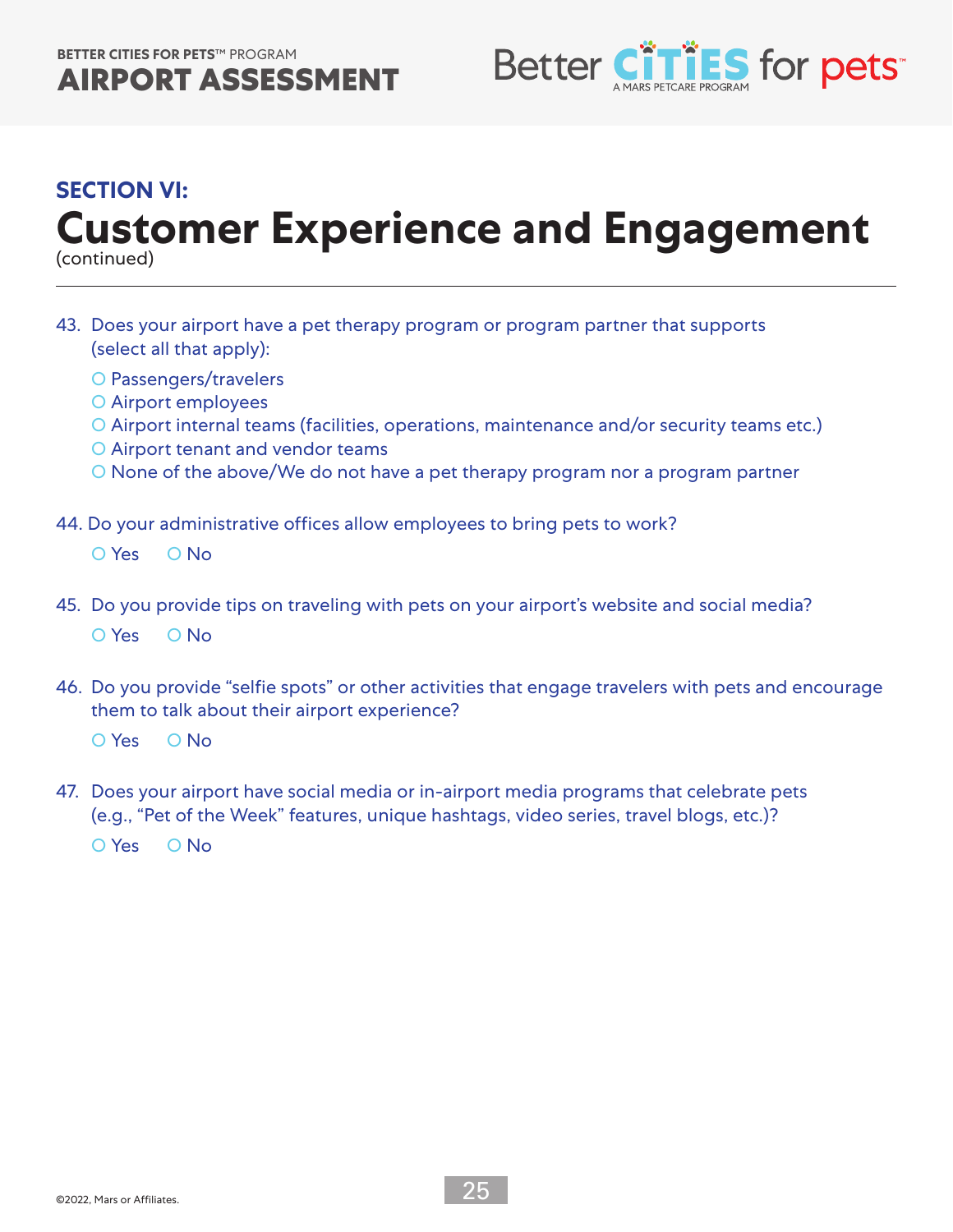**BETTER CITIES FOR PETS**™ PROGRAM **AIRPORT ASSESSMENT**



## **Please Confirm Your Answers**

48. Since this certification depends on self-reporting, please confirm that the answers above accurately reflect your airport's pet-friendliness to the best of your ability?

- 49. **(Optional)** Attach any relevant supplemental photo(s) or materials(s) that you feel may enhance your application. For example, we would love to see your relief area(s). You may upload up to five (5) high-quality .png, .jpg or .pdf files.
- 50. Use this space to share anything else you want us to know about what makes your airport stand out for its pet-friendliness.